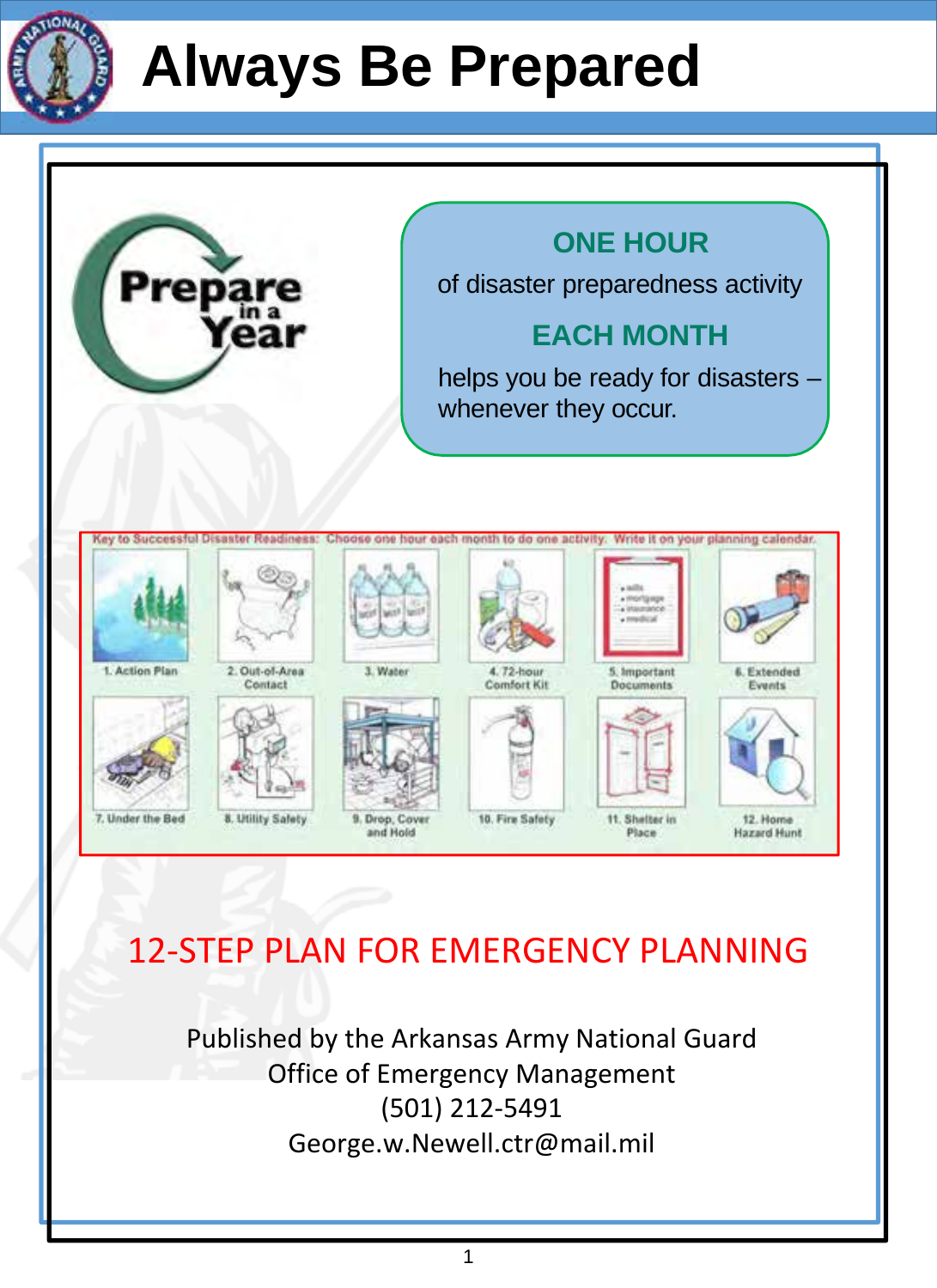



## **Action Plans**

| $\overline{\mathbf{C}}$<br>₹ |  |  |
|------------------------------|--|--|

### **Hurricane Effects**

Hurricane season lastsfrom June to November. Winds can exceed 155 MPH and cause catastrophic damage to coastlines and several hundred miles inland. Michigan can at times see the effects of hurricanes with significate rainfall and high winds. Floods and flying debris from the excessive winds are often the deadly and destructive results of these weather events.

### **What To Do:**

- 1. Build an emergency kit for at least 3 days; consider needs of children, pets, and elderly.
- 2. Make a family communications plan.
- 3. Know your surroundings.
- 4. Learn your property's elevation level and if the land is flood prone. This will help you know how your property will be affected when storm surge or tidal flooding are forecasted.
- 5. Identify dams in your area and determine whether they pose a hazard to you.
- 6. Consider an evacuation route if you are forced to leave your home. Determine where you would go and how you would get there if you needed to evacuate.
- 7. Keep your vehicle's fuel tank full.



### **Earthquake**

An earthquake is a sudden release of pent-up energy along a fault line in the earth's crust. Without warning, the ground under your feet will begin to shake and roll.

A timely response is critical. Gas leaks may have occurred, which could lead to fire and explosion. People may have been injured. What you do in the *first hour* following an earthquake can save lives, reduce the severity of injuries, and save property.

### **What To Do:**

- 1. Check on the well-being of your love ones.
- 2. Dress for safety protect your head, hands, and feet. Sturdy shoes will protect your feet from broken glass. Leather gloves will protect your hands from sharp debris. A hard hat will protect your head from fallen objects, like chimney bricks teetering on roof edges. (See *Month* **#7** - *Under the Bed,* for more information.)
- 3. Check your natural or propane gas, and shut it off if necessary. (See *Month #8* **-** *Utility Safety,* for more information.)
- 4. Shut off your water at the house master shut-off valve. If water pipes have broken, this will help keep the water in your water heater safe from pollutants. (See *Month #8* **-** *Utility Safety,* for more information.)
- 5. Post an OK/Help card in your front window or on your front door. If you - or a neighbor - have been injured and are going into shock, time is critical. This signals your status to your neighbors and helps prioritize your response activity.
- 6. Place your fire extinguishers outside on the sidewalk or street edge so they are visible and available for immediate use should anyone in the neighborhood experience fire. Time is critical. In a disaster, 9-1-1 fire responders will likely be unavailable.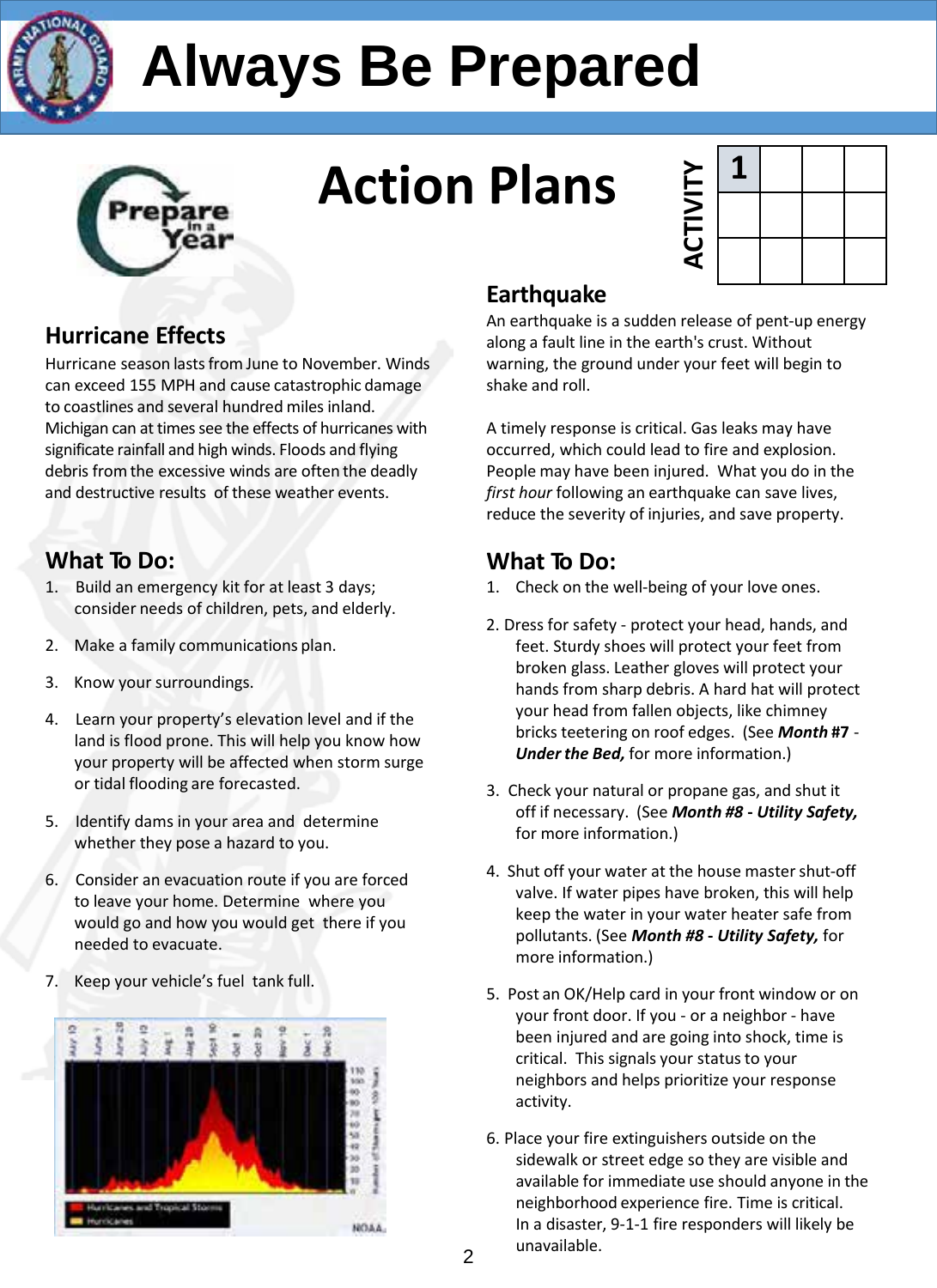

### **Flooding**

Floods are among the most frequent and costly natural disasters. Flooding often occurs following a hurricane, thawing snow, or several days of sustained rain. Learn what to do to keep your loved ones safe! Floods can develop over a period of days, giving you adequate time to prepare; however, flash floods can develop in a matter of minutes. Flash flood waters can be caused by heavy rain, levee breaches or dam failures. Rushing flood waters can be deeper and stronger than they look. These waters are also destructive and can carry debris, rocks and mud.

### **What To Do:**

- Determine whether your home or work place is in a predetermined flood plain.
- Stay informed and know flood terminology:
	- Flood Watch Flooding is possible. Stay tuned to radio or TV for more information.
	- Flash Flood Watch —Flash flooding is possible. Stay tuned to radio or TV for more information. Be prepared to move to higher ground.
	- Flood Warning —Flooding is currently occurring or will occur soon. Listen for further instructions. If told to evacuate, do so immediately.
	- Flash Flood Warning —Flash flooding is currently occurring or will occur soon. Seek higher ground on foot immediately.
- Get an emergency supply kit, and store it where it can be accessed by all family members.
- Know your installation's plan, and develop an evacuation procedure as a family.
- Develop a communication plan in case you are not together during evacuation.
- Identify where you can go if you need to reach higher ground quickly and on foot.
- Keep enough fuel in your vehicle's tank to evacuate. Expect a high volume of slow traffic.

### **Chemical Release**

A chemical release is an accidental release of harmful chemicals into the air. It can occur at manufacturing plants, or from accidents involving transport trucks or trains. They can also be the result of terrorist acts and those intending to create harm and injury.

### **What To Do:**

Shelter In Place Immediately

- 1. Go inside immediately. Remember your pets.
- 2. Tightly lock all doors and windows.
- 3. Shut off fans and all devices that circulate air throughout your home.
- 4. Go into your pre-selected room and tightly seal it with plastic sheeting and duct tape. Place a dampened towel under the door. (See *Month #11- Shelter in Place.)*
- 5. Listen to the radio for instructions.
- 6. Thoroughly air out your home once the emergency is over.



### **In Your Car**

- 1. Tightly roll up all windows.
- 2. Shut off the motor to avoid drawing outside air in through the engine.
- 3. Turn off all heating and cooling and close all vents.
- 4. Breathe through a dampened cloth.
- 5. Turn on the radio and listen for instructions.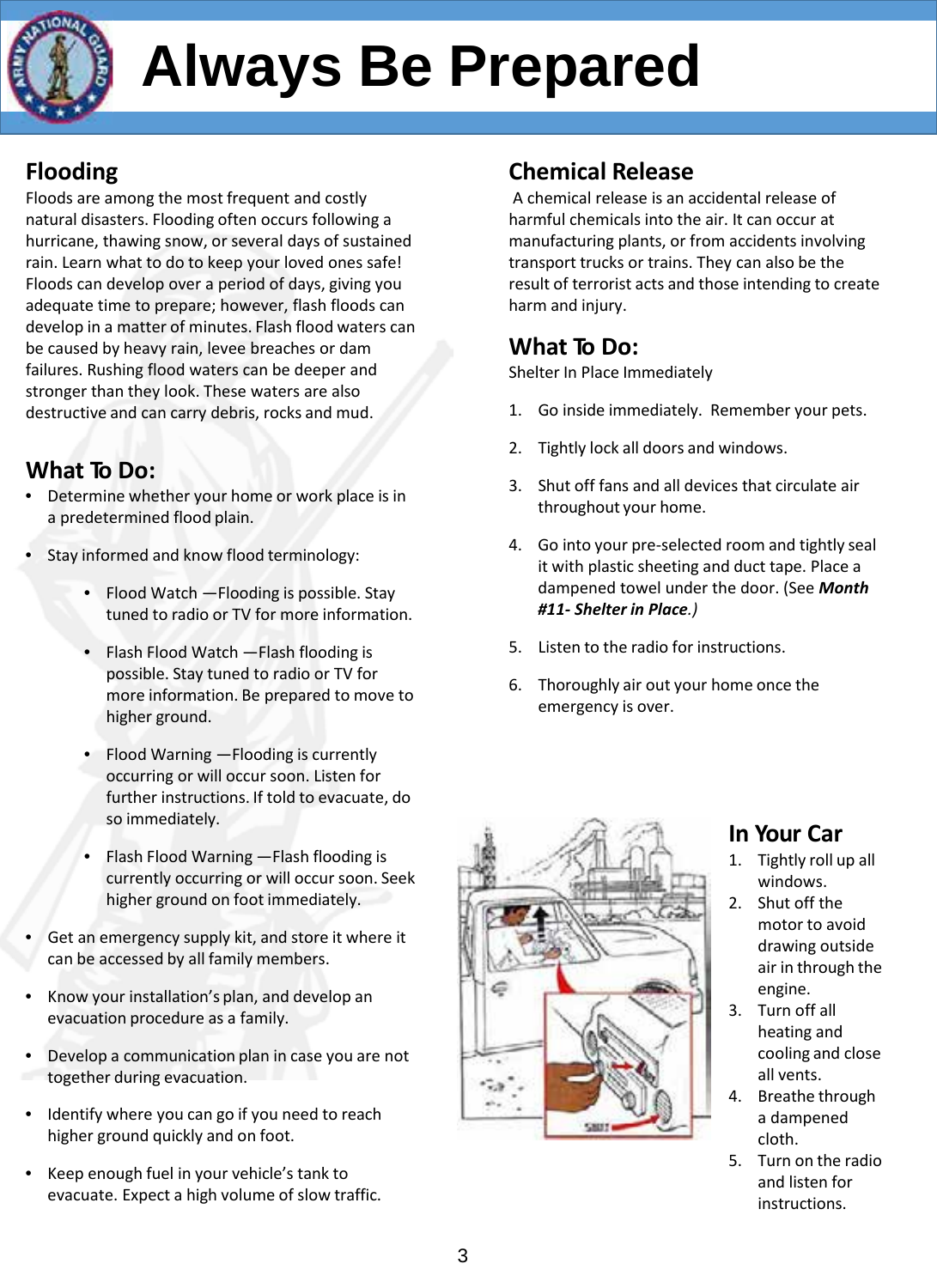







### **Tornado**

Develop a tornado safety plan ahead of time! Do not wait until the tornado is on your doorstep to figure out where to go, or what to do. Tornadoes form very quickly and may occur with little advance warning. You may only have a few seconds to find shelter, so it is important to know where to go and move quickly.

### **What To Do:**

Shelter In Place Immediately

- Get inside a sturdy, well built structure.
- Get on the lowest floor and in an interior room such as a hall, closet or bathroom. Get in a room that does not have any windows.
- Use something to protect your head such as a helmet, blankets, mattresses, pillows, cushions. Use something that will provide more protection than just your hands.
- If you are in a car: do not try to outrun a tornado. Take shelter in a sturdy building nearby. If none is available, get out of the car and get into the lowest part of the ground such as a ditch.
- Never take shelter under highway overpasses. Many are not constructed properly to provide ad-equate shelter, especially as the wind speeds increase as the tornado passes over.
- Mobile homes are not safe shelters. Plan to take shelter in a more sturdy building nearby or if no other shelter is available, get low to the ground in a ditch.
- For those in schools, nursing homes, hospitals, airports and shopping centers: take shelter in the designated shelter area. Stay away from large windows or glassed areas. Stay away from large rooms like dining halls, gymnasiums or warehouses because they have weakly supported roofs.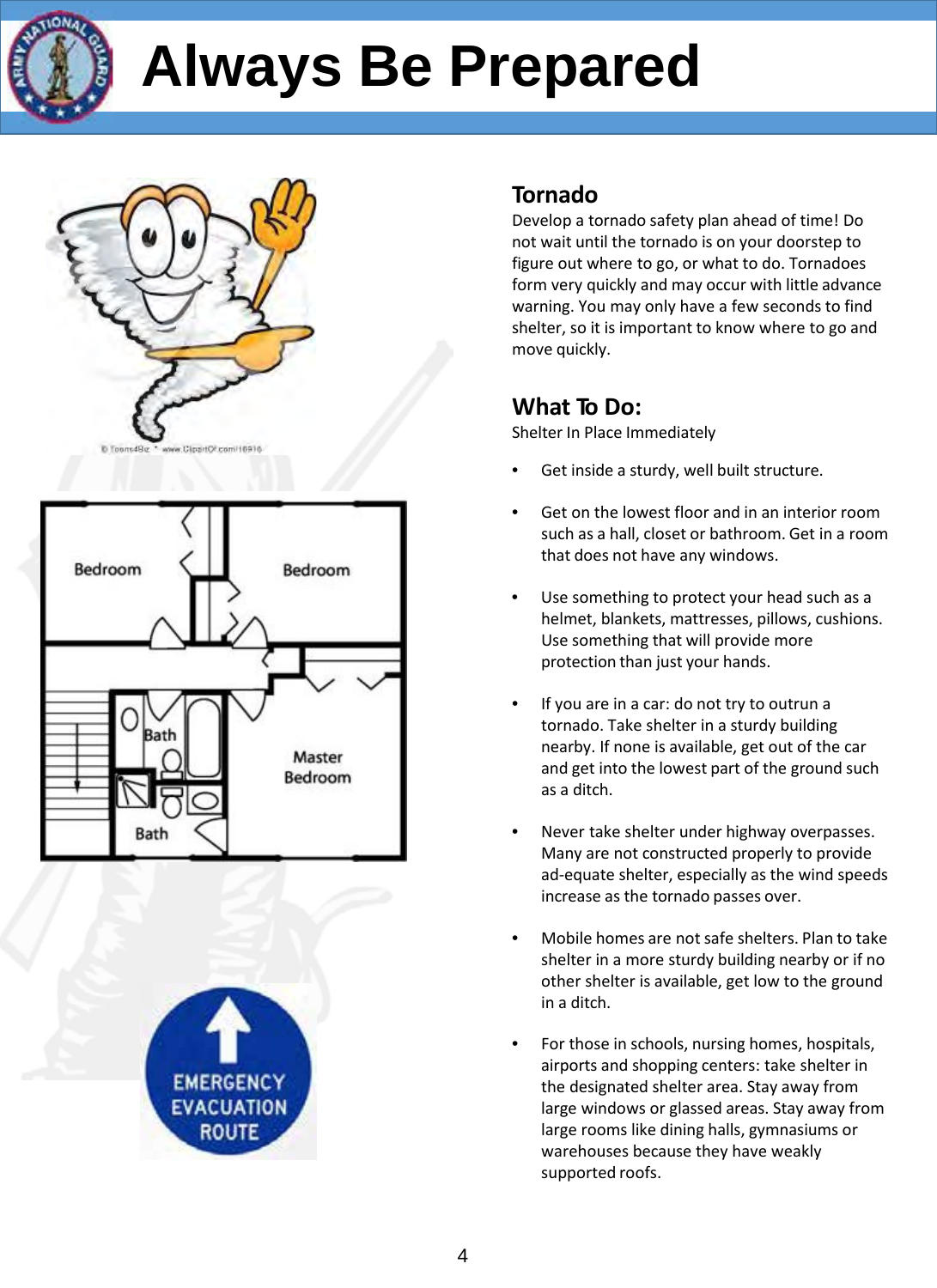



### **Preparing to be Separated from Loved Ones**

If you are separated from your loved one when disasters strike, you immediately will wonder how and where they are. The stress of the events may make it difficult to remember even routine information, like phone numbers. Consequently, we recommend that every household member have an out-of-area contact card in a wallet, purse, or backpack at all times.

### **Contacting loved ones after disasters**

1. Ask an out-of-area friend to be your contact person. This person should live at least 100 miles away from you. See *Did You Know* to find out why you can make long distance but not local calls.

Out-of-area contact:

Phone number:

After a disaster, all household members call this person to tell her or him how they are, and to find out how other household members are.

| Out of Area Contact Person<br>Why? Local phone systems may be shut down in a disaster.<br>Name (print): |  |  |
|---------------------------------------------------------------------------------------------------------|--|--|
|                                                                                                         |  |  |
| Phone number (with area code):                                                                          |  |  |
| Phone number (with area code):                                                                          |  |  |
| Tip: Text messages can sometimes work better than a phone call.<br>Keep it short and to the point.      |  |  |

2. Make small cards with this person's name and phone number for family members to carry in their wallets, purses, or backpacks.





**Tip:** You may be able to text message to all your loved ones on your cell phone. Keep these messages short.



### **Did You Know**

- Phone lines were "hardened" years ago to withstand nuclear attack and are quite resistant to damage. It's difficult to make local calls not because of damage, but because of the number of people trying to call at the same time. Typically, however, you can make long distance calls.
- You should keep a phone that does not require electricity! Cordless phones use electricity!- if power is out, they will not work.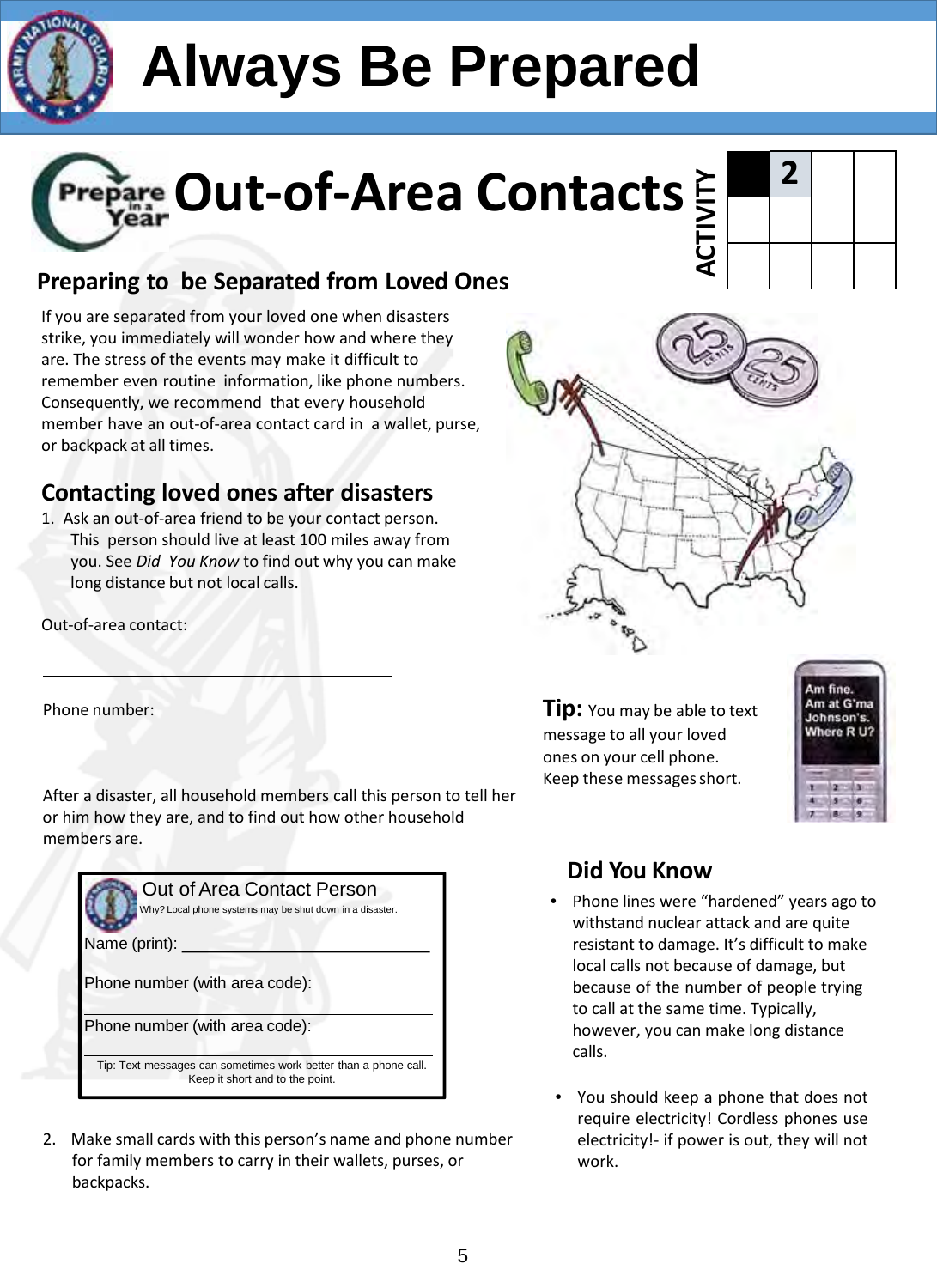

#### Out of Area Contact Person Why? Local phone systems may be shut down in a disaster.

Name (print): \_\_

Phone number (with area code):

Phone number (with area code):

Tip: Text messages can sometimes work better than a phone call. Keep it short and to the point.

- **Cut apart**
- **Prepare a card for each loved one**



Out of Area Contact Person Why? Local phone systems may be shut down in a disaster.

Name (print): \_

Phone number (with area code):

Phone number (with area code):

Tip: Text messages can sometimes work better than a phone call. Keep it short and to the point.



### Out of Area Contact Person

Why? Local phone systems may be shut down in a disaster.

Name (print): \_

Phone number (with area code):

Phone number (with area code):

Tip: Text messages can sometimes work better than a phone call. Keep it short and to the point.



### Out of Area Contact Person

Why? Local phone systems may be shut down in a disaster.

Name (print):

Phone number (with area code):

Phone number (with area code):

Tip: Text messages can sometimes work better than a phone call. Keep it short and to the point.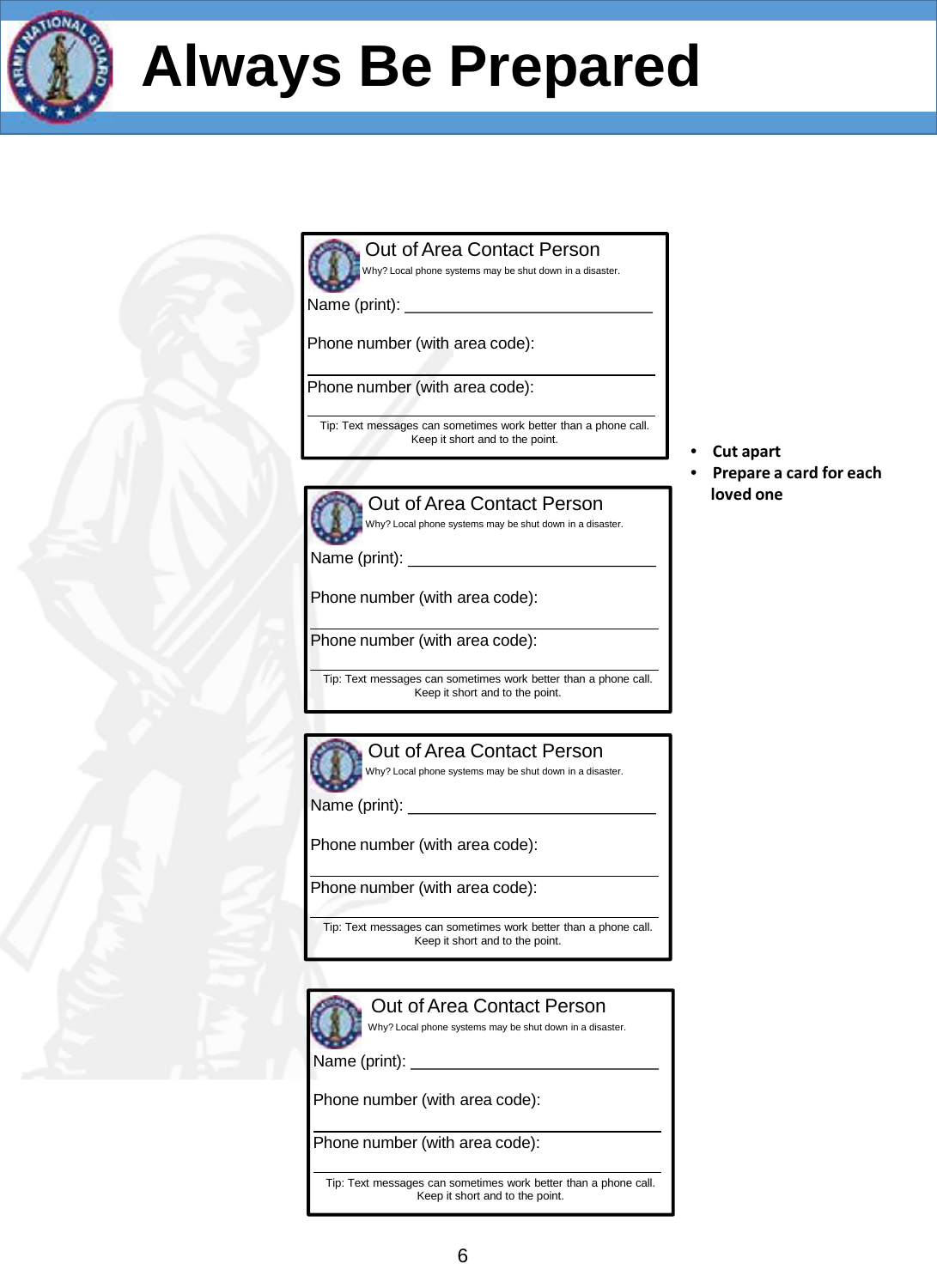

### **Winter Preparation**



### **Winter**

Winter storms create a higher risk of car accidents, hypothermia, frostbite, carbon monoxide poisoning, and heart attacks from overexertion. Winter storms including blizzards can bring extreme cold, freezing rain, snow, ice and high winds.

### **What To Do:**

If you are under a winter storm warning:

- Find shelter Immediately
- Stay off roads if at all possible. If trapped in your car, then stay inside.
- Limit your time outside. If you need to go outside, then wear layers of warm clothing. Watch for signs of frostbite and hypothermia.











### **Vehicle Checklist for Winter**

- $\checkmark$  Check your coolant
- $\checkmark$  Check your battery
- $\checkmark$  Fill your wiper fluid
- $\checkmark$  Replace your wiper blades
- $\checkmark$  Inspect your tires
- $\checkmark$  Change your oil
- $\checkmark$  Check belts and hoses

### **Put together an emergency kit for your vehicle:**

- $\checkmark$  Blankets
- $\checkmark$  Flares
- $\checkmark$  A tire jack
- $\checkmark$  A first-aid kit
- $\checkmark$  Flashlight
- $\checkmark$  Shovel
- Food
- $\checkmark$  Drinking water  $\checkmark$  Phone charger
- $\checkmark$  Kitty litter or sand for traction if you get stuck

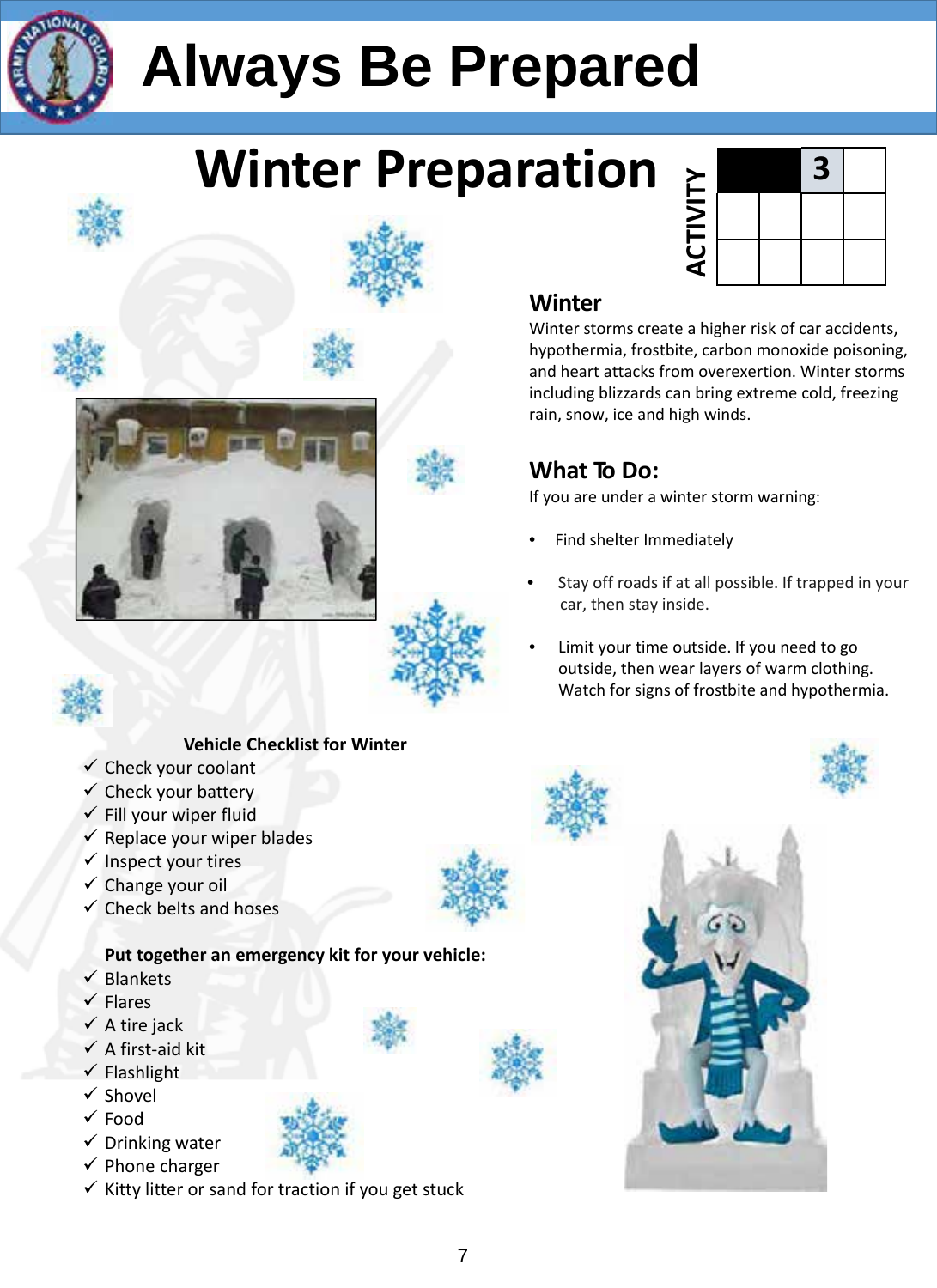

### **Winter Preparation**













### **Vehicle Checklist for Winter**

- $\checkmark$  Check your coolant
- $\checkmark$  Check your battery
- $\checkmark$  Fill your wiper fluid
- $\checkmark$  Replace your wiper blades
- $\checkmark$  Inspect your tires
- $\checkmark$  Change your oil
- $\checkmark$  Check belts and hoses

### **Put together an emergency kit for your vehicle:**

- $\checkmark$  Blankets
- $\checkmark$  Flares
- $\checkmark$  A tire jack
- $\checkmark$  A first-aid kit
- $\checkmark$  Flashlight
- $\checkmark$  Shovel
- $\checkmark$  Food
- $\checkmark$  Drinking water



 $\checkmark$  Kitty litter or sand for traction if you get stuck.

### **Snow Shoveling**

Reduce the risk of a heart attack by avoiding overexertion when shoveling snow and walking in the snow.

- Do not shovel after eating or while smoking
	- $\checkmark$  Take it slow and stretch out before you begin
	- $\checkmark$  Shovel only fresh, powdery snow; it's lighter
	- $\checkmark$  Push the snow rather than lifting it
	- $\checkmark$  If you do lift it, use a small shovel or only partially fill the shovel
	- $\checkmark$  Lift with your legs, not your back
	- $\checkmark$  Do not work to the point of exhaustion
- Keep Fire Hydrants Accessible
	- $\checkmark$  Clear a 3 foot radius around fire hydrants Seconds count in the event of a fire; identify the locations of fire hydrants near your home

### **Learn the signs of frostbite and hypothermia**

Frostbite causes loss of feeling and color around the face, fingers and toes.

- $\checkmark$  Signs: Numbness, white or grayish-yellow skin, firm or waxy skin.
- $\checkmark$  Actions: Go to a warm room. Soak in warm water. Use body heat to warm. Do not massage or use a heating pad.

Hypothermia is an unusually low body temperature. A temperature below 95 degrees is an emergency.

- $\checkmark$  Signs: Shivering, exhaustion, confusion, fumbling hands, memory loss, slurred speech or drowsiness.
- $\checkmark$  Actions: Go to a warm room. Warm the center of the body first—chest, neck, head and groin. Keep dry and wrapped up in warm blankets, including the head and neck.



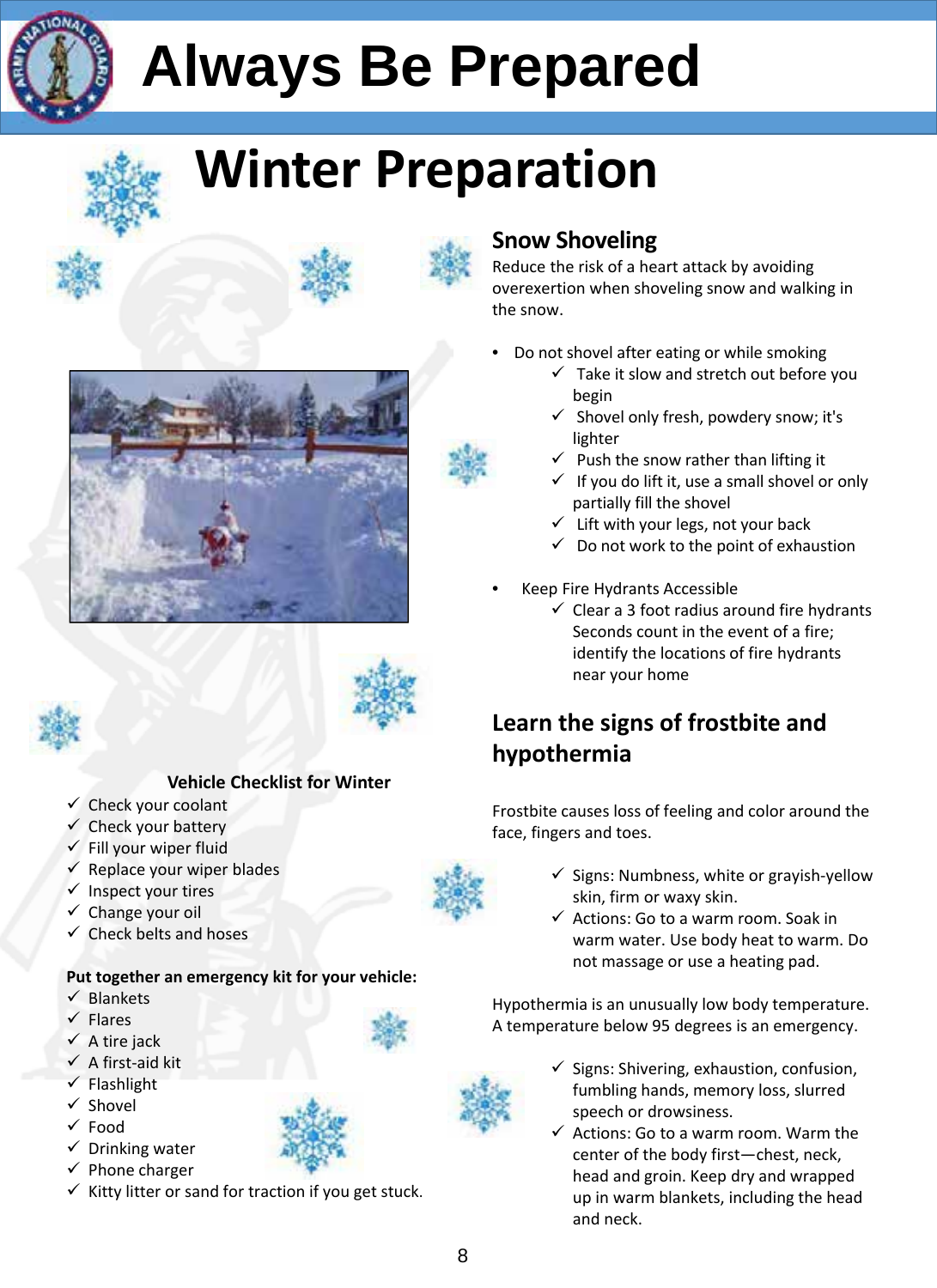

### **Winter Preparation**





Have tires inspected often by a certified tire dealer who uses a **tread depth gauge** for accurate measurements (if they measure depth with a coin – drive away).





• Check air pressure monthly (check drivers door sticker for correct PSI).



- Rotate tires every 6,000 miles (**some tire dealers will do this for free**).
- Assure repairs are done in accordance with the Rubber Manufactures Association (RMA) guidelines (**some tire dealers will do this for free**).
- Repairs should have a patch inside, never just a single plug.
- Consider replacing tires when tread depth reaches no less than 4/32.
- Vehicles It is recommended to never run tires more than 10 years old.
- RVs & Trailers Recommend replacement every 5 years.
- Assure new tires meet the size and load index requirement for the vehicle (drivers door sticker).











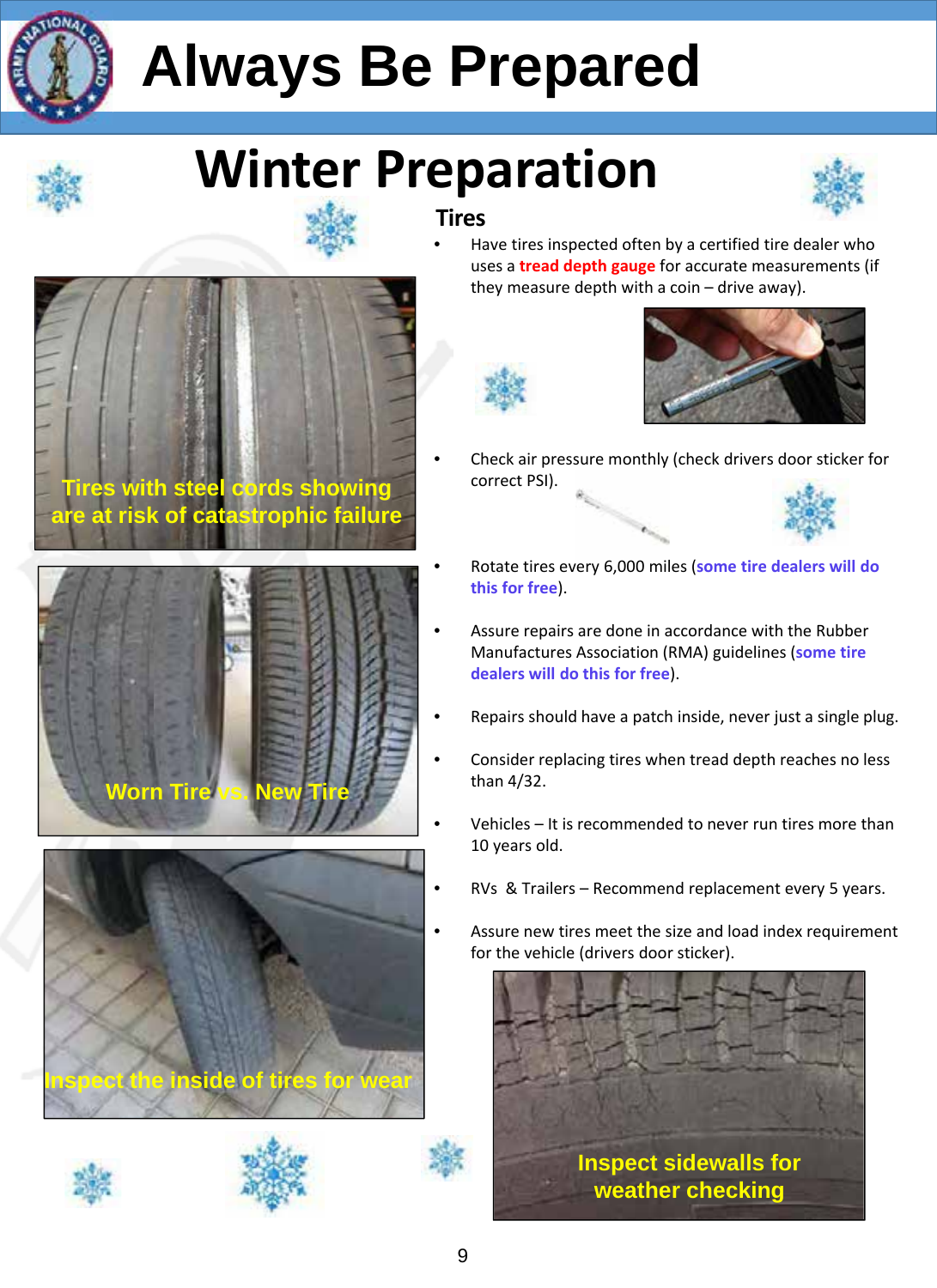

# **72-hour Comfort Kits**

### **Storing Emergency Supplies**

Chances are you will have to rely upon supplies you have available in your home for at least the first three days following any major disaster.

Store these items in something that is portable and easily carried, like a plastic tub with a tight-fitting lid. In the event of fire or rapid evacuation, you'll appreciate having more than just clothes on your back.



The container should be able to withstand moisture, insects, and some abuse when the disaster happens. If you have a large family, several smaller tubs may be easier to carry than one large container.

Place items in plastic bags to protect against condensation, which causes mildew and rust. The bags newspapers come in are a good choice – these can later be used for disposing waste.

Locate these supplies as close to your primary house exit as possible. You may have to find it in the dark or after the upheaval of a disaster.

### **Water**

Keep at least a three-day supply of water for each person in your household. Two-liter soda bottle works great. That means six two-liter soda bottles work great. That means six two-liter per person. (See pages 6-7 for more information on storing an emergency supply of water).

### **Food**

|        |  | 4 |
|--------|--|---|
| $\geq$ |  |   |
| )<br>∢ |  |   |

Store at least a three-day supply of nonperishable food. Select foods that require no refrigeration or cooking, and little or no water.

- Canned meats, fruits, and vegetables
- Canned juices and soups
- High energy foods- peanut butter, granola bars, trail mix, beef jerky
- "comfort" foods- cookies, hard candy, etc.

### **First Aid Supplies**

- Sterile 4" adhesive bandages
- Sterile 4" x 4" gauze pads
- 4" rolled gauze bandages
- Large triangular bandages
- Butterfly bandages
- Adhesive tape • Scissors and
- tweezers
- **Moistened** towelettes
- Bar soap
- Latex gloves
- Aspirin & non-aspirin pain reliever
- Antacid
- Anti-diarrhea medication
- Insect repellent
- Hydrogen peroxide to disinfect wounds
- Antibiotic ointment to dress wounds
- Sunscreen
- Safety pins
- Needle & thread
- Plastic bags
- Sanitary pads
- Instant cold packs pockets
- Pocket knife
- Splinting materials

**use a film canister to store an extra pair of latex gloves in car glove compartment**

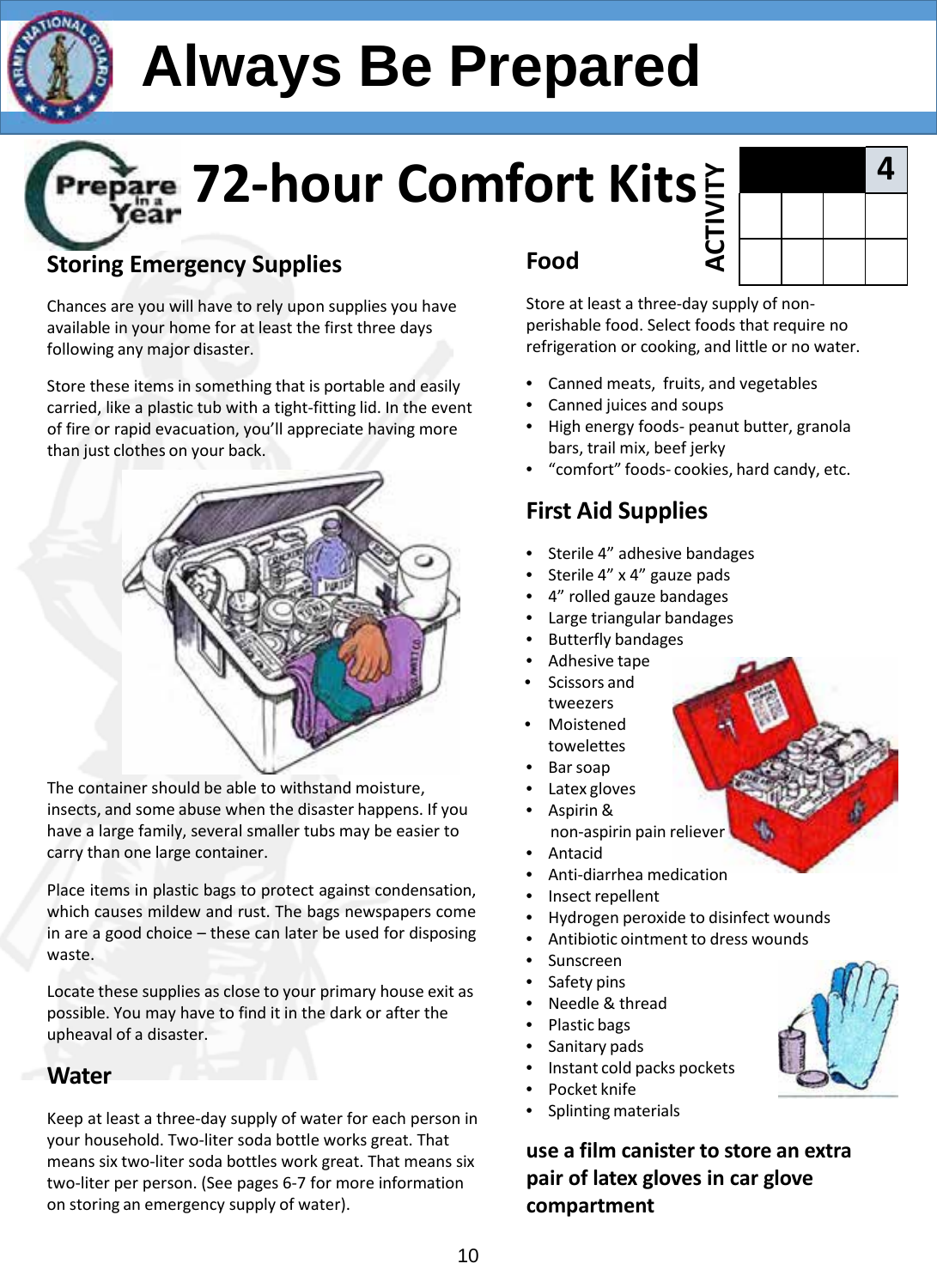

### **Tools & Supplies**

- Paper cups, plates, and plastic utensils
- Battery-operated AM radio
- Extra batteries
- Flashlight
- Non-electric can opener
- ABC fire extinguisher
- Whistle
- Toilet paper and towelettes
- Liquid soap
- Feminine supplies
- Roll of plastic and duct tape to seal broken windows

### **Special items**

- Extra eye glasses
- Prescription drugs and medications
- Baby diapers, food, and formula
- A family picture
- Game and books
- Copies of insurance policies
- Bank account numbers
- Inventory of valuables
- Family records
- Contact lens solution
- Denture adhesive

### **Clothing & Bedding**

- One complete change of clothes
- Blankets or sleeping bags
- Mylar blankets
- Sturdy shoes
- Warm socks
- Hat and gloves

| Preparing for disasters is along-term goal. To |
|------------------------------------------------|
| make this task manageable, choose just two to  |
| three items that you will get each month.      |

#### **Month #1 itemsto buy**

| Month #2                                                                                                                                                                                                                                                                                                              |
|-----------------------------------------------------------------------------------------------------------------------------------------------------------------------------------------------------------------------------------------------------------------------------------------------------------------------|
|                                                                                                                                                                                                                                                                                                                       |
|                                                                                                                                                                                                                                                                                                                       |
| Month #3                                                                                                                                                                                                                                                                                                              |
|                                                                                                                                                                                                                                                                                                                       |
|                                                                                                                                                                                                                                                                                                                       |
| Month #4                                                                                                                                                                                                                                                                                                              |
|                                                                                                                                                                                                                                                                                                                       |
|                                                                                                                                                                                                                                                                                                                       |
| Month #5                                                                                                                                                                                                                                                                                                              |
|                                                                                                                                                                                                                                                                                                                       |
| Item #2 $\frac{1}{2}$ $\frac{1}{2}$ $\frac{1}{2}$ $\frac{1}{2}$ $\frac{1}{2}$ $\frac{1}{2}$ $\frac{1}{2}$ $\frac{1}{2}$ $\frac{1}{2}$ $\frac{1}{2}$ $\frac{1}{2}$ $\frac{1}{2}$ $\frac{1}{2}$ $\frac{1}{2}$ $\frac{1}{2}$ $\frac{1}{2}$ $\frac{1}{2}$ $\frac{1}{2}$ $\frac{1}{2}$ $\frac{1}{2}$ $\frac{1}{2}$ $\frac$ |
| Month #6                                                                                                                                                                                                                                                                                                              |
|                                                                                                                                                                                                                                                                                                                       |
|                                                                                                                                                                                                                                                                                                                       |

**Plan to rotate the items in your kit annually. This includes making sure the clothes you have stored still fir!**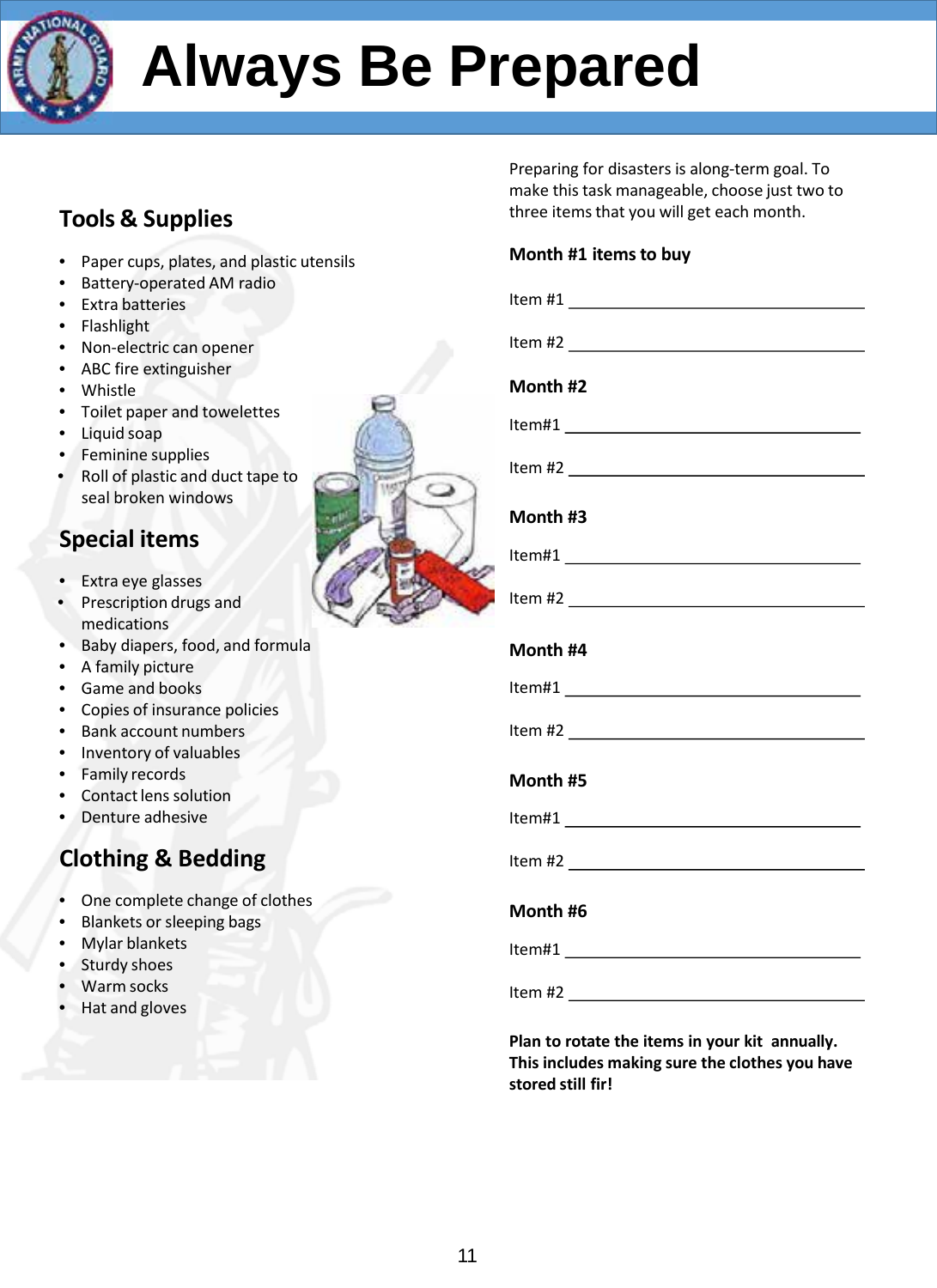

## **Storing Water**

### **Preventing thirst after a disaster**

Water is essential for survival. The ground trembling and shaking caused by earthquakes can crack or break the lines that bring fresh water to your house. Water treatment facilities taken offline by acts of nature. You may have to rely for three days or more on the water you have stored.

### **How much water should I store?**

**Three (3) gallons for each person** in your household is minimum amount required to take care of drinking, cooking, and hygiene needs for the first 72 hours of a disaster.



### **Which containers are good?**

Plastic containers with a screw-cap lid, such as two-liter soda bottles or food grade plastic jugs, work great.

#### **If you use two-liter soda bottles, plan to store at least six (6) of these for each person in your household.**

Do not use glass bottles or old bleach bottles(or any container that has held a toxic substance). Glass breaks to easily. The Plastic of old bleach contains substance that, over time, get s into the water and making it unfit for drinking.

Avoid the use of plastic milk jugs. They are difficult to seal tightly, and their plastic becomes very fragile and brittle over time.

### **Storing Water**

1. Choose containers that have a tightfitting screw- cap lid. Two-liter soda bottles are a great choice.



2.Thoroughly rinse out the container and the lid with water, and **fill it to the very top** of the container. For extra safety, thoroughly rinse the container with a weak solution of liquid chlorine bleach (8-10 drops in two cups of water). Empty this solution out and fill the container right to the top with fresh water.

- 3. Seal the container tightly.
- 4. Label it "drinking water" and date it.
- 5. Store it in a cool, dark place. Examples
- Under the bed
- In the corner of the closets
- Behind the sofa

### **Can I improve the taste of stored water?**

Stored water will taste better if you put oxygen back into it by pouring the water back and forth between two clean containers several times.

### **Is adding liquid bleach recommended?**

In March 1994, the Food and Drug Administration and the Environmental Protection Agency stated:

- Tap water does not need anything added to it before it is stored because it has already been chemically treated.
- Commercially purchased water does not need anything added to it. Keep it in its original sealed container.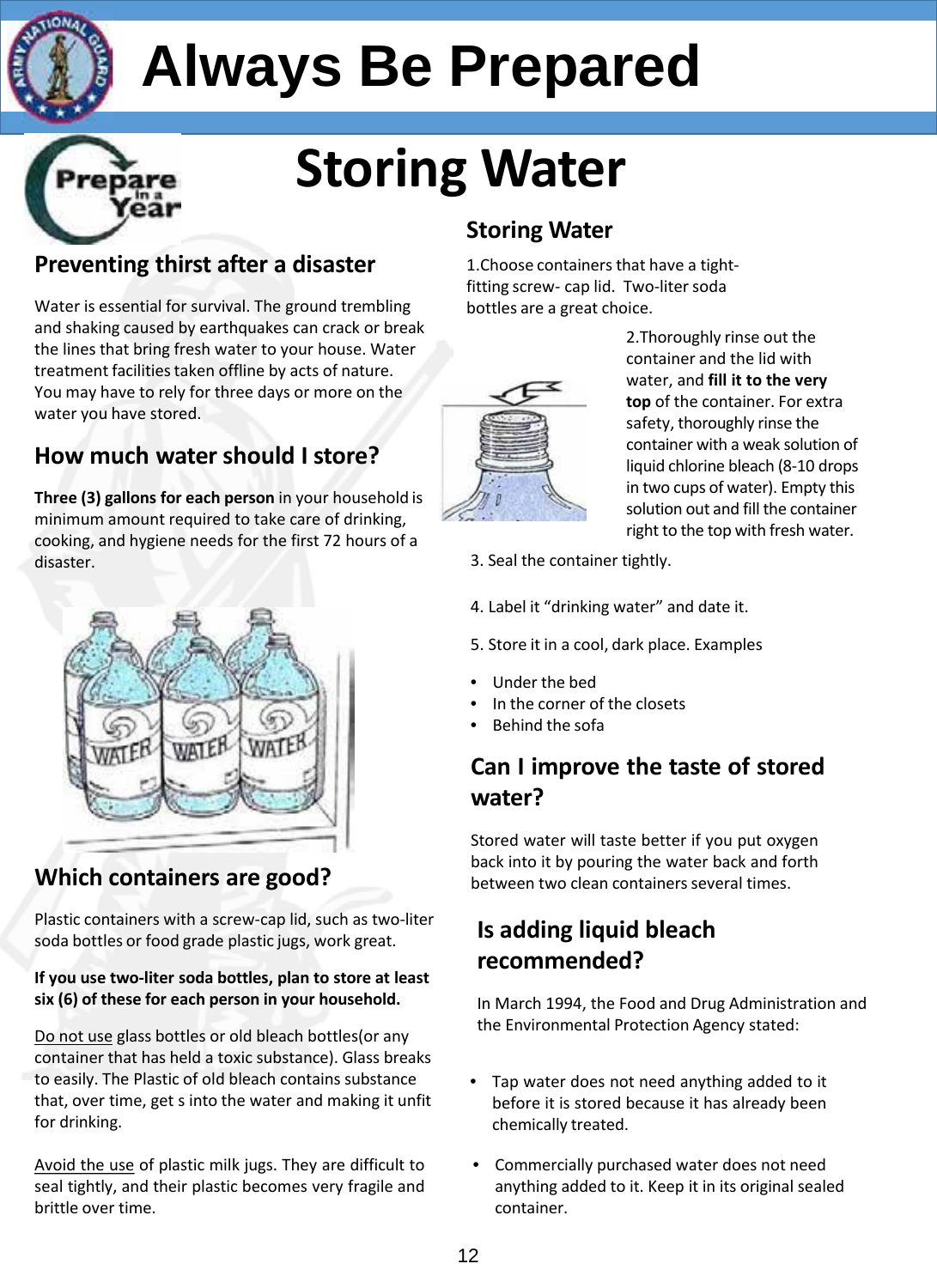### **What about rotation?**

It is recommended that water be rotated every six months.

### **Treating water of questionable purity:**

- 1. Filter water to remove as many solids as possible. Coffee filters, cheesecloth, or several layers of paper towels work well.
- 2. Bring the water to a rolling boil for a full 10 minutes.
- 3. Let it cool for at least 30 minutes. Water must be cool or the chlorine you add next will dissipate and be rendered useless.
- 4. Add **1/8 teaspoon of liquid chlorine bleach per gallon** of cool water, or **8 drops per two-liter bottle.** The only active ingredient in the bleach should be 6.00% sodium hypochlorite, and there should be no added thickeners, soaps or fragrances.
- 5. Let stand for 30 minutes.
- 6. If it smells of chlorine, you can use it. If it does not smell f chlorine, add 16 more drops of chlorine bleach per gallon, let it stand for another 30 minutes, and smell it again. If it smells of chlorine, you can use it.

If it does not smell of chlorine, discard it and find another source of water.

### **Distillation – A Second method of purification:**

- 1. Fill a pot hallway with water.
- 2. Tie a cup to the handle on the pot's lid so that the cup will hang right-side up when the lid is placed upside-down on the pot (make sure the cup is not dangling in the water).
- 3. Boil the water for 20 minutes. The water that drops from the lid into the cup is distilled.

This method allows the vapor resulting from boiling water to collect in the cup. This condensed vapor will not include salts or other impurities.

### **Additional information:**

The only thing that should be used to purify water is liquid household bleach containing 6.00% sodium hypochlorite and no thickeners, soaps, or scents.

Other chemicals, such as iodine or products sold in camping or surplus stores have a short shelf life and ARE NOT RECOMMENED AND SHOULD NOT BE USED.

- Boling water kills bacteria, viruses, and parasites that can cause illness. Treating water with chlorine bleach kills most viruses, but will probably not kill bacteria. Therefore, boiling and then adding chlorine bleach is an effective purification method.
- The only accepted measurement of chlorine is drop. A drop is specifically measurable. Other measures, such as "capful" or "scant teaspoon" are not uniformly measurable, and should not be used.
- There is no difference in the treatment of potentially contaminated water y=that is cloudy or that which is clear.

SOURCE: FDA and EPA Report, 1994



**Distillation is an effective method of water purification**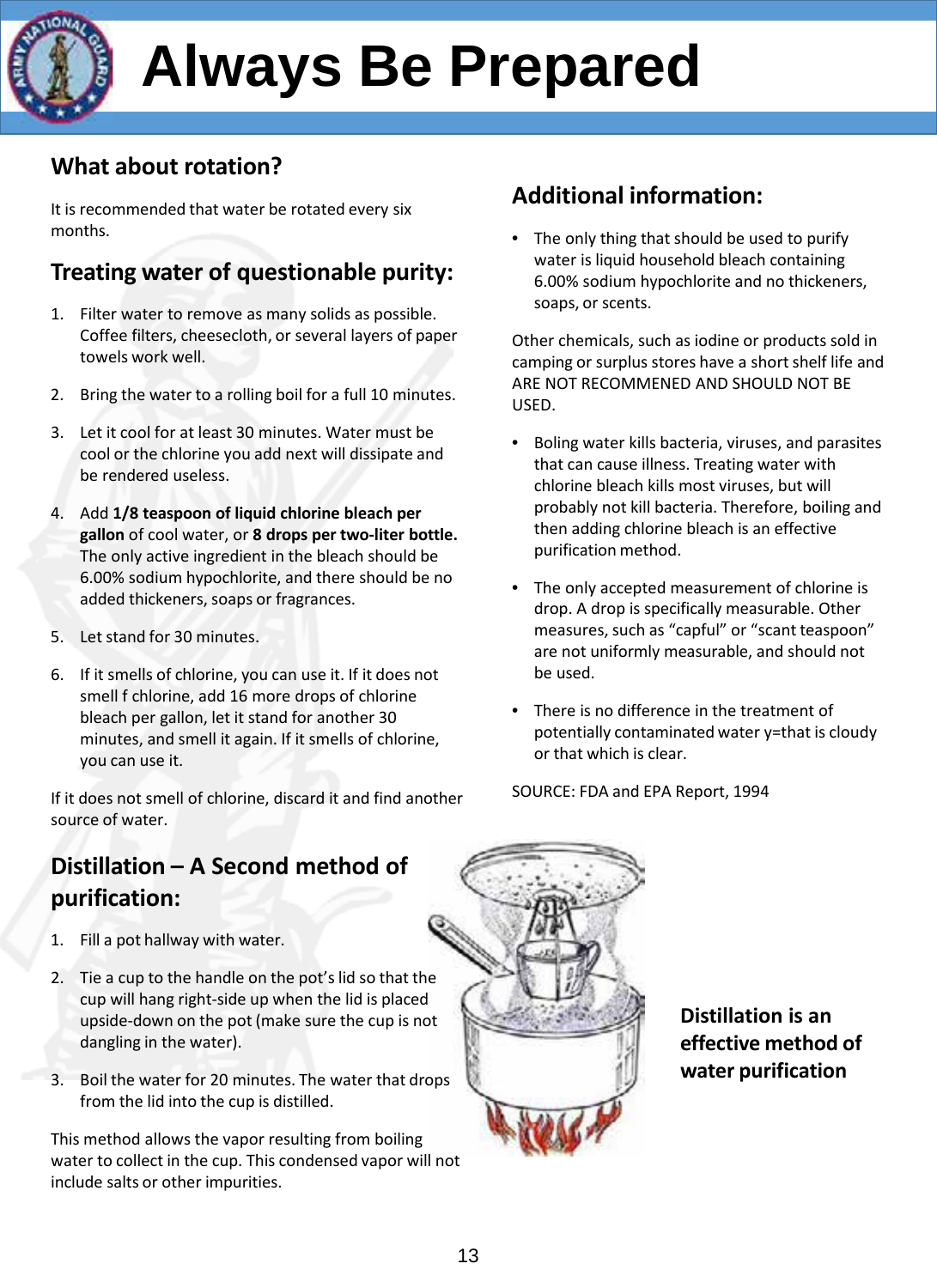

## **Important Documents**



### **Preparing to Recover**

After a major disaster, you may need financial assistance and will want to document any property loss for insurance and income tax purposes. Having ready access to the documents necessary for completing application forms, as well as those which could be difficult to replace, will help reduce delay and frustration.

### **At A Minimum:**

- 1. Gather property insurance papers (home, auto, boat, etc.) and make copies.
- 2. Gather health insurance papers (medical provider, dental provider, life, extended disability, etc.) and make copies.
- 3. Gather finical papers (bank, investment, retirement, etc. ) and make copies.
- 4. Gather wills, powers of attorney, and estate papers and make copies.
- 5. Take photos or videos of all valuables as documentation for insurance claims.
- 6. Store these copies and photsin a safe deposit box, or in a zip lock bag in your freezer (you may want to disguise theses documents by putting them in a clean box like a frozen pizza box).



### **Important Contact Information**

Because it may be difficult to think during the stress of a disaster, and because normal routines have been disrupted, take a few moments and create a written record of theses important phone numbers:

### **Work**

| Cell phone: |  |
|-------------|--|

### **School**

| School name: <u>_____________________________</u> |
|---------------------------------------------------|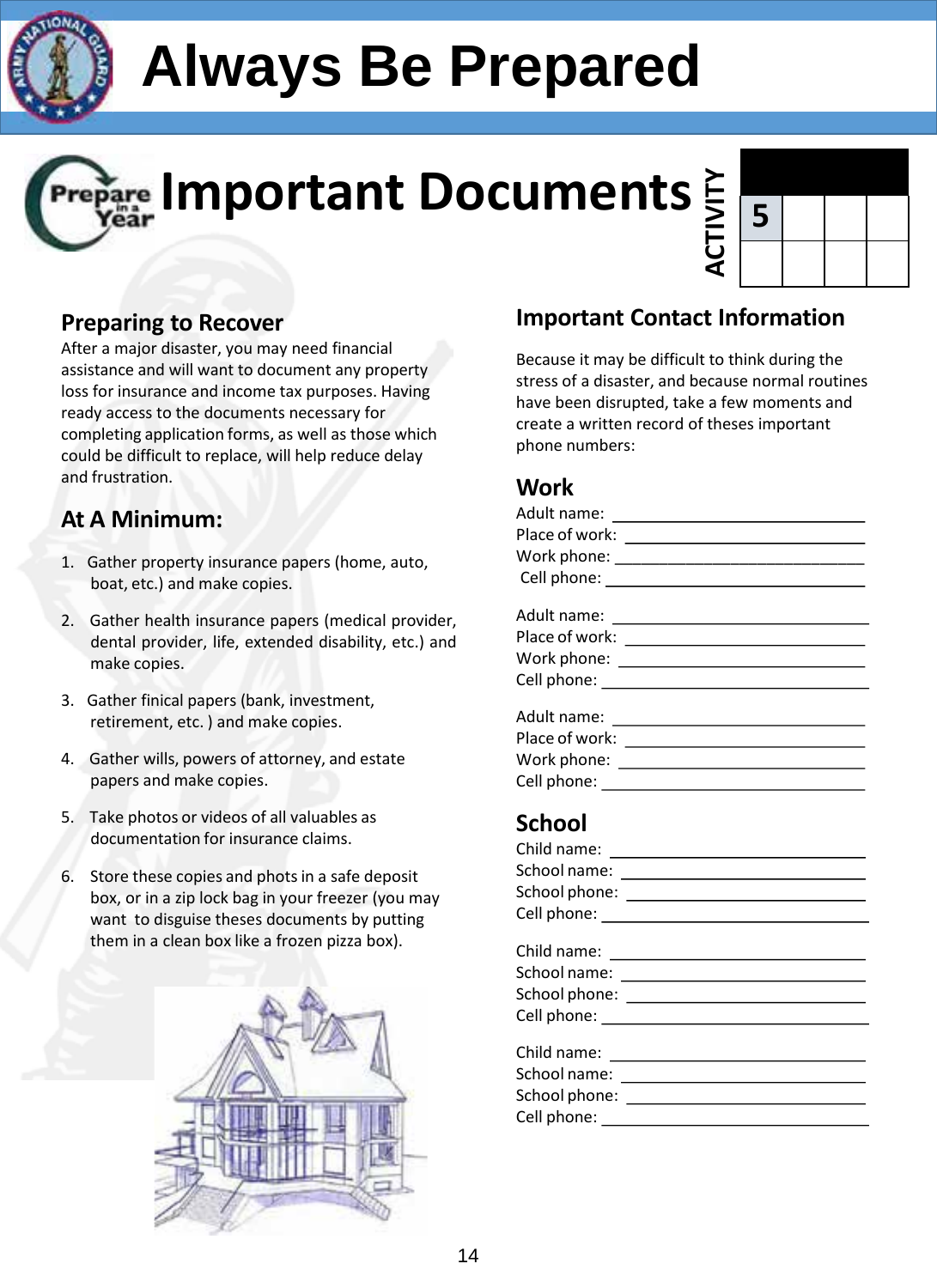



### **Extended Event Supplies**

### **Choosing comfort over inconvenient**

Coping with the impact of a disaster is never fun. However, much of the inconvenience and discomfort the disaster causes can be reduced by planning alternative ways to take care of your needs.

### **Acquiring emergency supplies**

At first glance, the list below may seem totally overwhelming. At second glance, you'll find that you probably already have many of these items.

 $X$  Check those you don't have, but are important to the comfort of you and your loved ones.

Circle those you don't have, but are important to the comfort of you and your loved ones.

✍ Choose two of those circled, and add them to your weekly shopping list.

### **Lighting**

*Caution: The use of candles is no longer recommended as a source of emergency light. Experience shows they are responsible for too many secondary fires following the disaster. Additionally, they are very dangerous in the presence of leaking natural gas.*

- Flashlights and extra batteries
- Camping lanterns store extra fuel, wicks, mantles and matches
- Lightsticks these can provide light for 1 to 12 hours and can be purchased online or at many camping supply stores.





### **Cooking**

*Caution: Never burn charcoal indoors. This could cause carbon monoxide poisoning***.**

- Camp stoves, sterno stoves, or barbecues –store extra propane, charcoal or sterno, lighter fluid, and matches
- Fireplaces  $-$  do not use until the chimney and flue have been inspected for cracks. Sparks may escape into your attic through an undetected crack and start a fire.
- Paper plates can cups
- Plastic utensils
- Paper towels



It is common for people to not want to sleep in their homes for the first few days following a major disaster. Having a alternate means of shelter will help you and your family be as comfortable as possible.

- Tent or waterproof tarp
- Sleeping bags or blankets, and pillows
- Rain gear
- Mylar blankets are compact and easy to store
- Newspapers provide insulation from the cold or heat.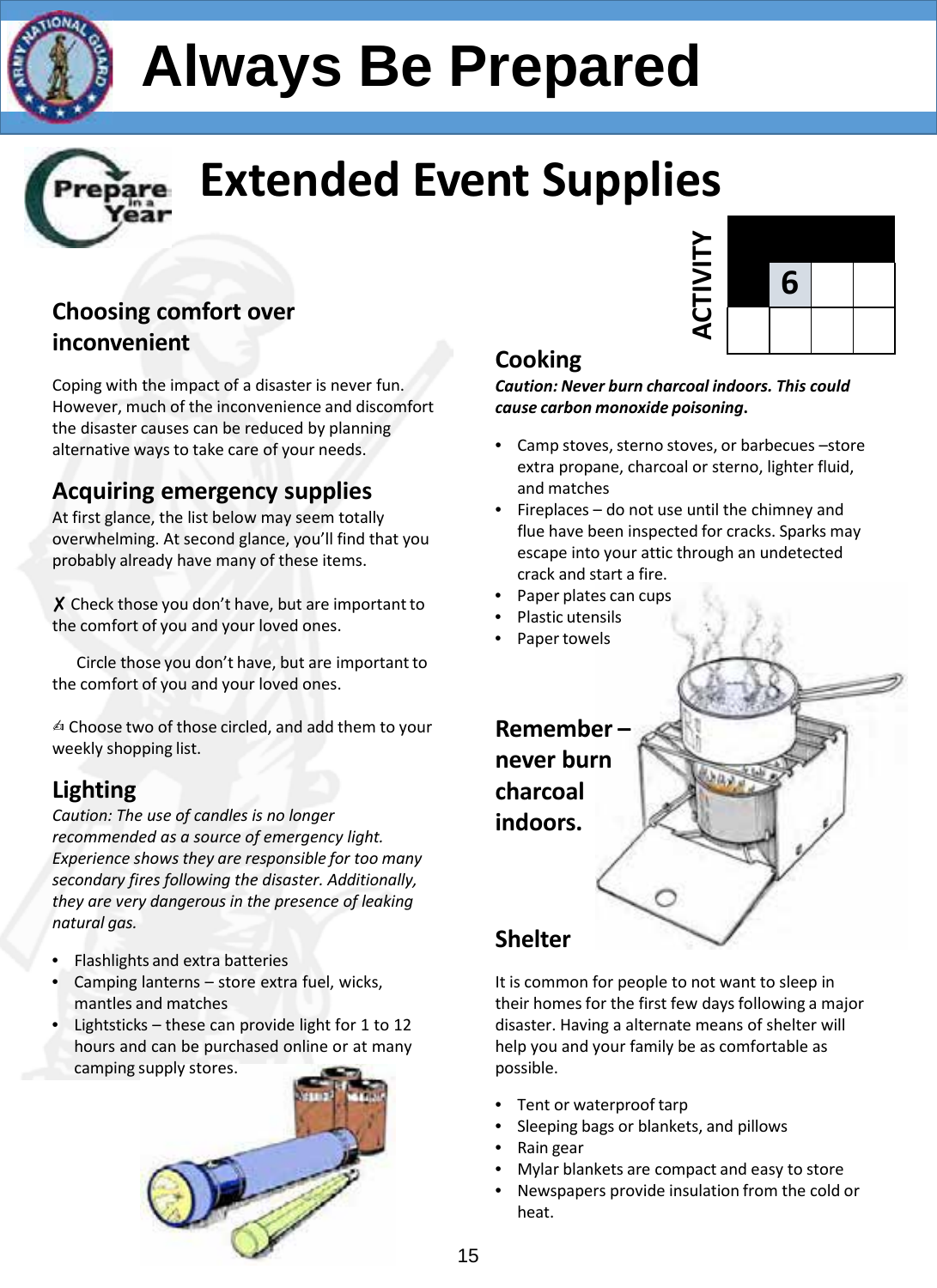

### **Protecting stored foods when the power goes out**

- Keep refrigerator and freezer doors closed as much as possible.
- A full refrigerator will remain safe temperatures for up to six hours.
- A full freezer will maintain safe temperatures for up to two days; a half – full freezer for one day.
- Discard at-risk refrigerated foods that are warmer than 40° Fahrenheit. If in doubt, throw it out.
- If you think the power will be out for several days, try to find some ice to pack inside the refrigerator and freezer.
- Remember to keep your raw foods separate from your ready-to-eat foods.

### **Foods to be concerned about**

- Foods are categorized into groups:
- A. Potentially hazardous foods are the most important. These include meats, fish, poultry, dairy products, eggs and egg products, soft cheeses, cooked beans, cooked rice, cooked potatoes, cooked pasta, custards, puddings, etc.
- B. Some foods may not be hazardous but the quality may be affected. These foods include salad dressings, mayonnaise, butter, margarine, produce, hard cheeses, etc.
- C. Some foods are safe. These are carbonated beverages, unopened bottled juices, ketchup, mustard, relishes, jams, peanut butter, barbecue sauces, etc.

### **What do I save and when do I throw out food?**

• Refrigerated foods should be safe as long as the power is out no more than a few hours and the doors have been kept closed. **Potentially hazardous foods** should be discarded if they warm up above  $40^\circ$  F.



- Frozen foods which are still frozen are not a problem.
- If **potentially hazardous foods** are thawed but still have ice crystals, you should use them as soon as possible.
- If **potentially hazardous foods** are thawed and warmer than 40° F, you should discard them.

### **How do I know if the food is unsafe to eat?**

- You cannot rely upon appearance or odor. Never taste food to determine its safety.
- Some foods may look and smell fine, but if they've been warm too long, food poisoning bacteria may have grown enough to make you sick.
- If possible, use a thermometer to check the temperature of the foods. If potentially hazardous foods are colder than 40° F, they are safe.

### **What happens when the power goes back on?**

• Allow time for refrigerators to reach the proper temperature of lower than 40° F before restocking. Start with all fresh foods.

> *Remember when in doubt, throw it out.*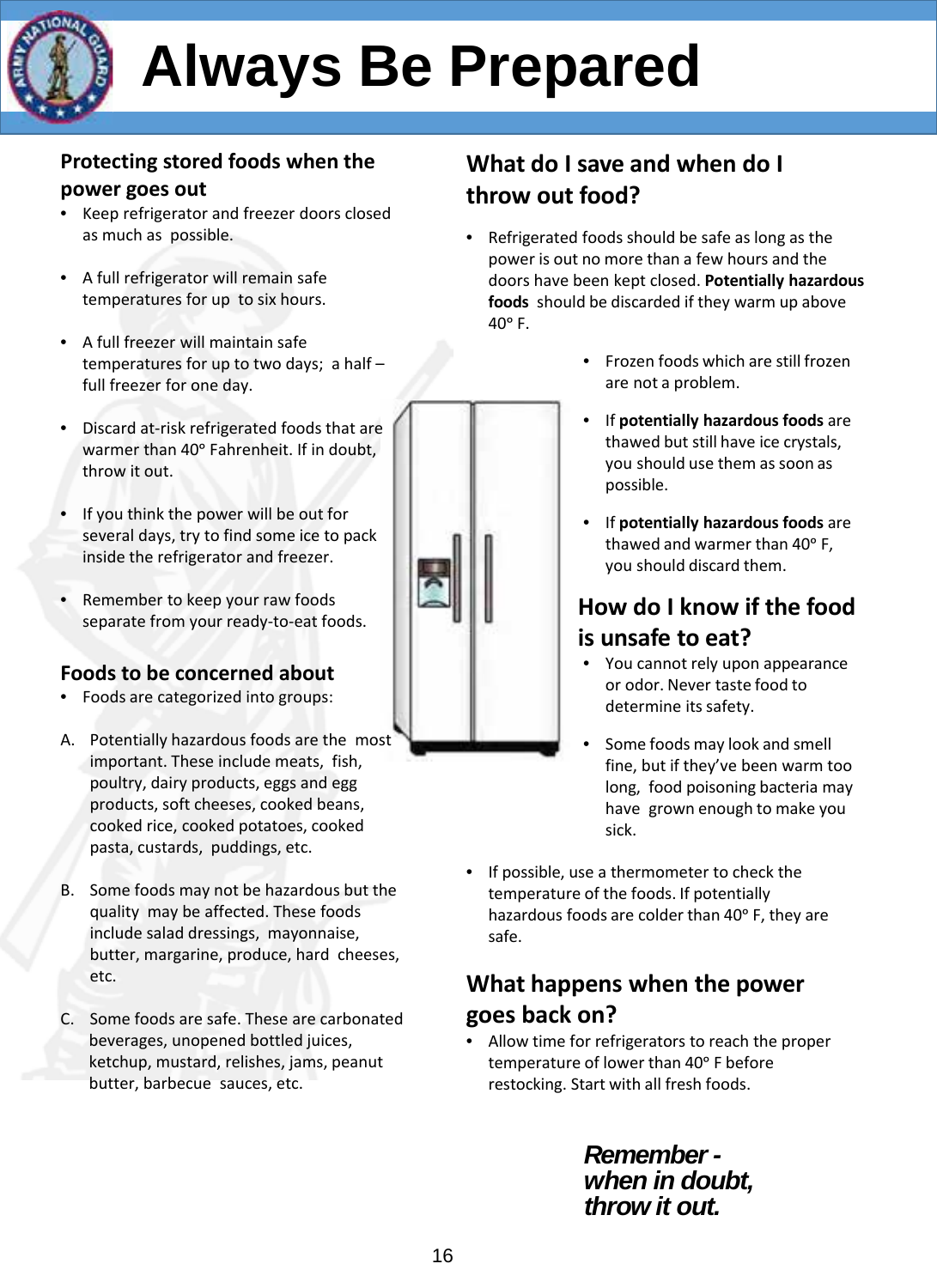

### **Sanitation**

The lack of sanitation facilities following major disasters can quickly create secondary problems unless basic guidelines are followed. If the water lines damaged, or if damage is suspected, do not flush the toilet. Avoid digging holes in the ground and using these. Untreated raw sewage can pollute fresh ground water supplies. It also attracts files and promotes the spread of diseases.

- Store a large supply of heavy-duty plastic bags, twist ties, disinfectant, and toilet paper.
- A good disinfectant that is easy to use is a solution of one-part liquid bleach to tenparts water.

Dry bleach is caustic and not safe for this type of use.

- If the toilet is *not* able to be flushed, it can still be used. This is less stressful for most people than using some other container. Remove all bowl water. Line bowl with a heavy-duty plastic bag. When finished, add a small amount deodorant or disinfectant, securely tie the bag, and dispose of it in a large trash can with a tight fitting lid. This large trash can should also be lined with a sturdy trash bag.
- Eventually, the parish will provide a means to dispose of these bags.
- Portable camp toilets, small trash cans, or sturdy buckets lined with heavy-duty plastic bags can be used. Those with tight fitting lids are best.
- Large zip lock plastic bags and toilet paper should be kept at work and in the car for use if you are away from home. These can be wrapped in newspaper in preparation for future disposal.

### **Pets**

Always keep a week's supply of food and water for



Toilet bowl water is an excellent supply of water for pets following a disaster

### **Emergency information**

Obtain a battery-powered radio and a supply of extra batteries.

Identify the primary Emergency Alert Station (EAS) for your area and write it here:

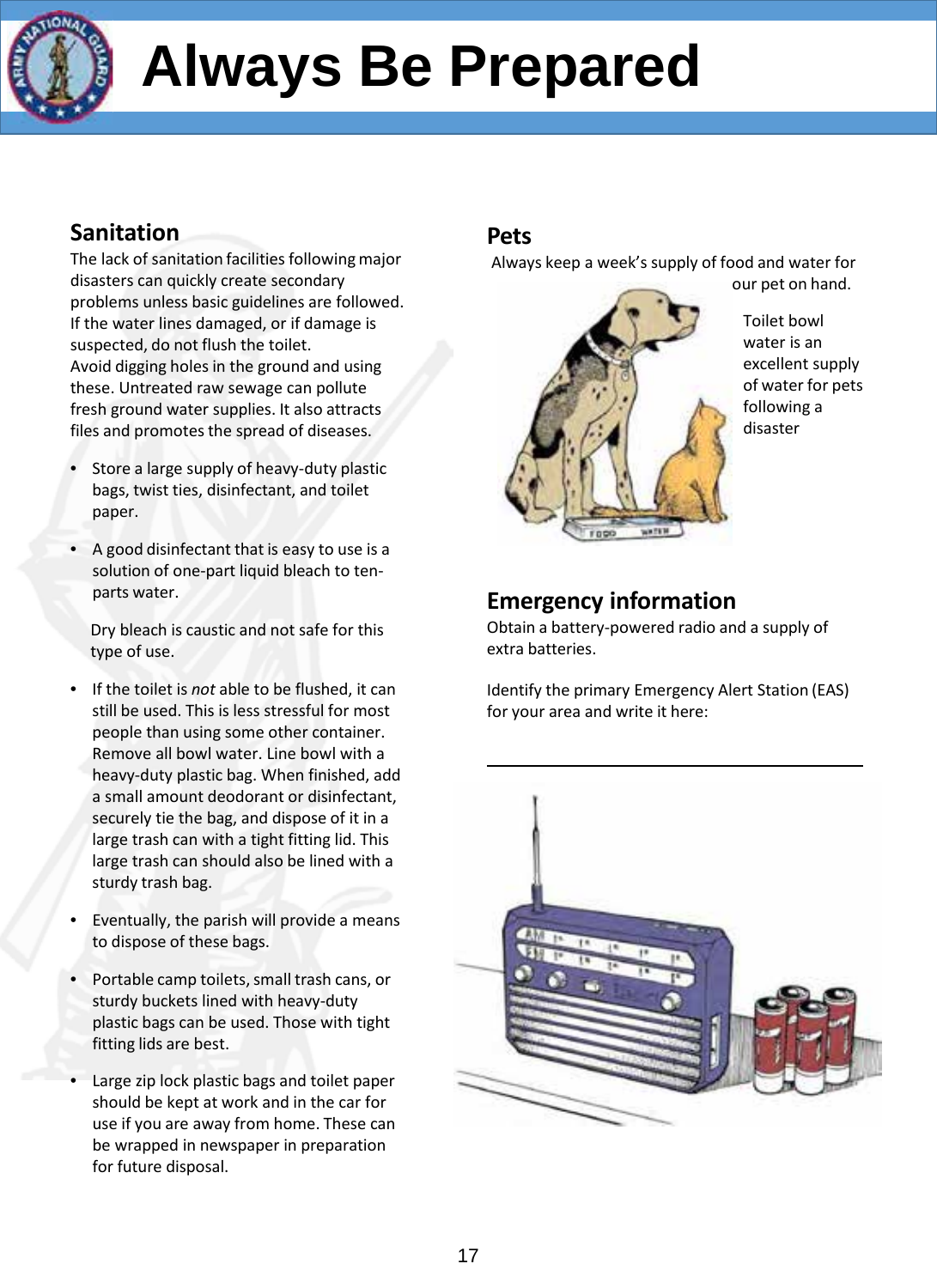



### **Under-the-Bed Items**

### **Ready to respond – day or night**

When disaster strikes, it may be difficult to think as rationally and quickly as you would like. The more procedures you have in place, and the easier they are to remember and implement, the more effective and efficient will be your response.

We recommend that you keep these basic supplies under the bed. That way, day or night, you'll know where to go to get the essentials.

### **At A Minimum:**

Keep a pair of sturdy shoes to protect your feet by each loved one's bed at all times.



### **Critical under-the-bed items**

- Sturdy shoes- to protect your feet from broken glass
- Work gloves, preferably leather- to protect your hands from broken glass
- Hardhat- to protect you from falling objects like chimney bricks, and downed trees and branches
- Flashlight& light sticks- essential for a nighttime response
- An OK/ Help card
- A Small First Aid Kit

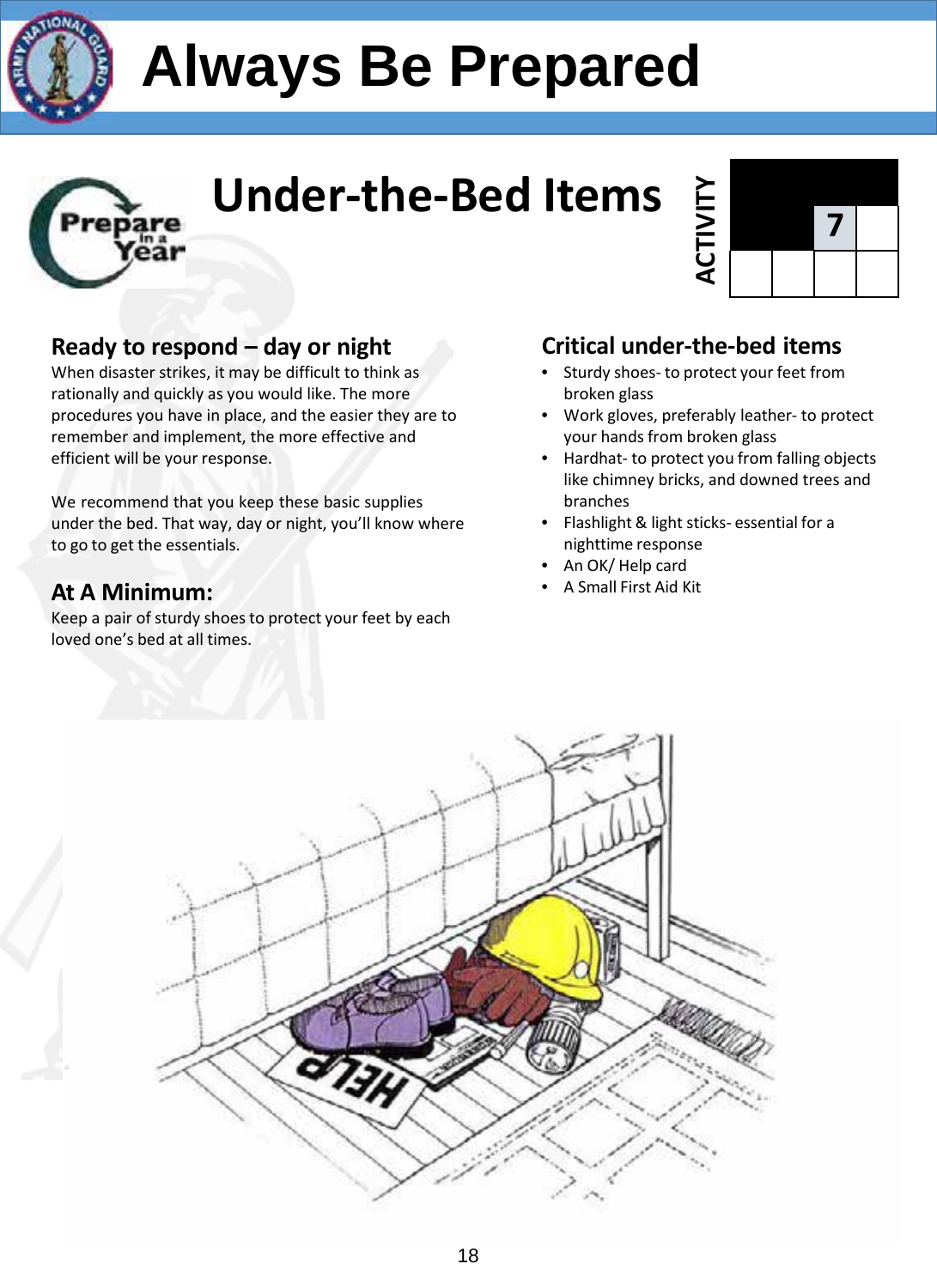



# **Utility Safety**



### **Natural gas**

Natural gas leaks and explosions are responsible for a significant number of fires following any major disaster. It is vital that all household members know how to shut off the natural gas.

### **Preparing to shut off the natural gas**

Locate the shut-off valve (see illustration). Make sure this value will turn. To shut off the gas, turn the valve 90°, or % turn, so that it crosses the pipe(see illustration).

If your valve is rusted open, do not put WD-40™ lubricant on it. It may corrode the O-rings that allow the valve to turn.



- Attach a wrench to the meter or wall directly behind the meter.
- Choose a crescent wrench that is at least 12" long
- Adjust it to fit your valve before hanging it behind the meter in rusts

**The shut-off valve is located on the pipe that comes out of the ground**

### **Shutting off the gas after a disaster**

- Shut off the gas immediately only if you smell the characteristic odor of gas, you hear a hissing sound, and/or you notice the meter dials spinning more rapidly than normal.
- Do not use matches, lighters, open flame appliances, or operate any electrical switches until you are sure no gas leaks exist. Sparks from electrical switches could ignite the gas.
- If you smell natural gas, immediately get everyone out of and away from the house. Open the windows and doors to provide ventilation. Shut off the gas at the meter.

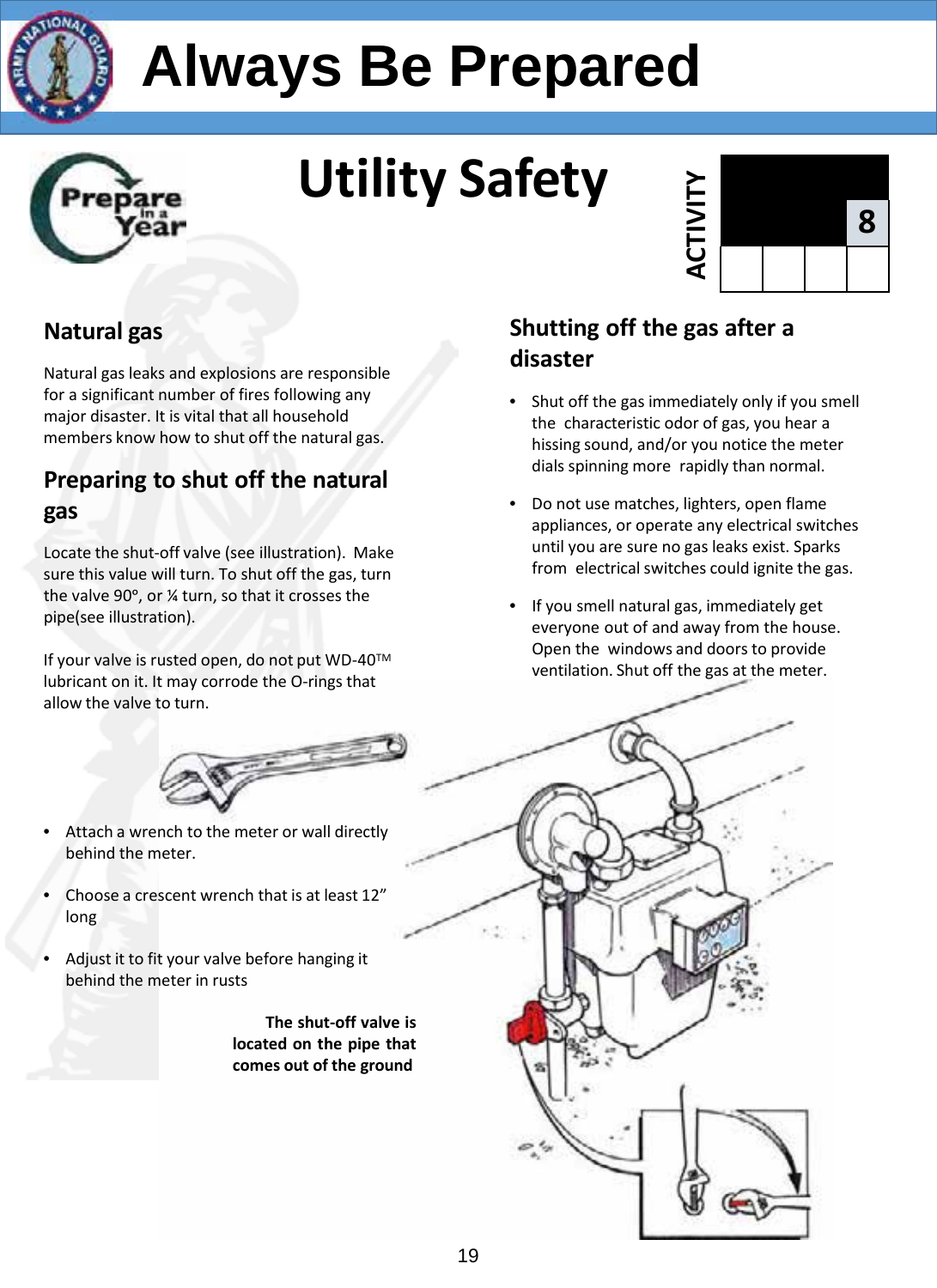

### **Water**

Water quickly becomes a precious resource follow ing many disasters. It is vital that all household members learn how to shut off the water at the main house valve.

- Cracked lines may pollute the water supply to your house. It is wise to shut off your water until you hear from the authorities that it is safe for drinking.
- The effects of gravity may drain the water in your hot water and toilet tanks unless you trap it in your house by shutting off the main house valve (not the street valve in the cement box at the curb - this valve is extremely difficult to turn and requires a special tool).

### **Electricity**

Electrical sparks have the potential of igniting natural gas if it is leaking. It is wise to teach all responsible household members where and how to shut off the electricity.

### **Preparing to shut off electricity**

- Locate your electricity circuit box.
- Teach all responsible household members how to shut off the electricity to the entire house.

### **Preparing to shut off water**

• Locate the shut-off valve for the water line that enters your house. It may look like this:



- Make sure this valve can be completely shut off. Your valve may be rusted open, or it may only partially close. Replace it if necessary.
- Label this valve with a tag for easy identification, and make sure all household members know where it is located.



**FOR YOUR SAFETY:**

**Always shut off all the individual circuits before shutting off the main circuit breaker.**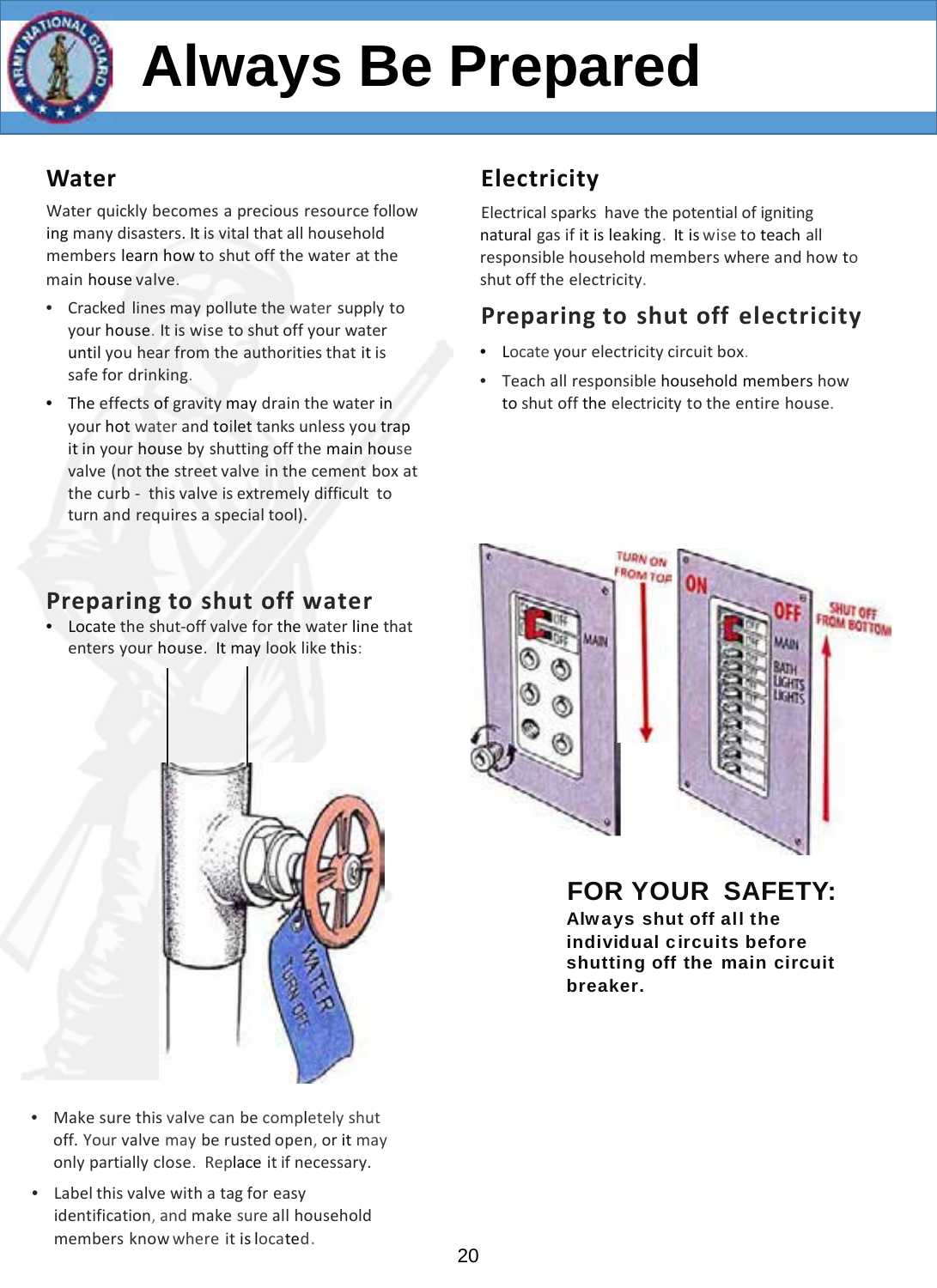

ear

## **Always Be Prepared**



### **Conquering the instinct to run**

During earthquakes, many people's fight/flight instinct urges them to run! – even when they know they should "drop, cover, hold." Why? Rational thought (in other words, the knowing) flees.

We learn to counter this instinctual response to run by **practicing** doing the safe thing.

Studies show that people in our country tend to be hurt by falling objects, not collapsing structures. If you are on your feet trying to move, you are in danger from toppling bookcases, breaking windows, flying dishes, falling televisions, collapsing fireplaces, or shifting furniture. Safety comes from quickly getting to a place of safety.

### **Practicing being safe**

- 1. Choose a safe place to go in each room.
- Bedrooms
- Living room
- Kitchen
- 2. **Practice** quickly moving to that safe place.





3. **Hold Earthquake Drills** to practice taking cover in your safe place.

Regularly call out "earthquake!!" Allow everyone time to react. Then, come together and discuss where each of you went, and why it was or was not the safest place to go.

### **Key to Success: Practice, Practice!**

Practicing is what helps ensure you will quickly move to your safe place instead of responding to the instinctive urge to run.

### **Drop-Cover-Hold What Does it Mean?**

- Drop under something sturdy and taller than you are
- Cover the back of your head and neck with one arm
- Hold in case the thing you're under moves
- Close your eyes you'll do better psychologically if you don't watch, and you'll protect your eyes

Drop-Cover-Hold is the national standard for earthquake safety in our country.

Whenever the ground begins to shake, and whenever possible, quickly take cover under a sturdy desk or table.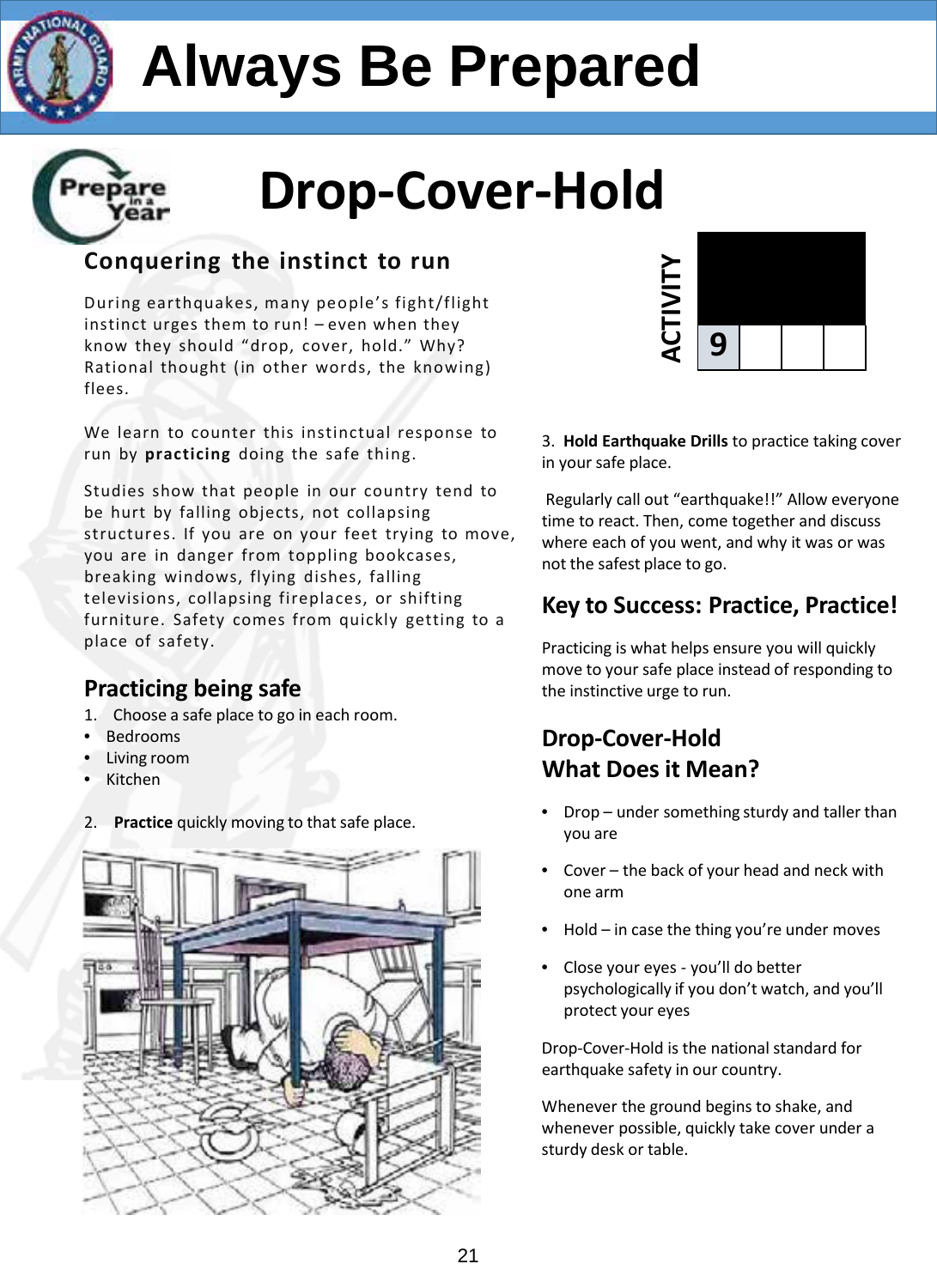

## **Fire Safety**

### **Pre-planning: key to your safety**

When it comes to fire – be smart! If the fire is too big for you to handle, immediately get out of the house. Don't stop to gather anything or to do anything. Once you are outside, stay outside. Intense heat and toxic fumes can kill you.

### **Planning & practicing fire safety**

1. Choose a reunion place outside your home. Our fire reunion place is

Regularly remind all household members where this place is.

2. Draw the floor plan of your home, and discusstwo ways to exit each room.



3. Hold a fire drill at least twice each year. Blindfold, practice crawling your exit routes to simulate getting out of a smoke-filled house.





### **Fire extinguishers**

- Locate your fire extinguishers with care. Ready access to them is critical. Fire moves quickly – quick access can be the difference between putting a small fire out or suffering much damage.
- Several smaller extinguishers located throughout the house are better than one large one that may be difficult to get to quickly.

Key places for your extinguishers are:

- The kitchen
- The garage, and
- One on every level if your home has multiple floors

### **A:B:C extinguishers are recommended:**

"A" fires- ordinary combustibles such as wood, paper, cloth, and many plastics

**"B"** fires – flammable liquids such as gasoline, paints, kitchen grease, and oils

**"C"** fires – electrical equipment, such as wiring, motors, and appliances



**NSTRL**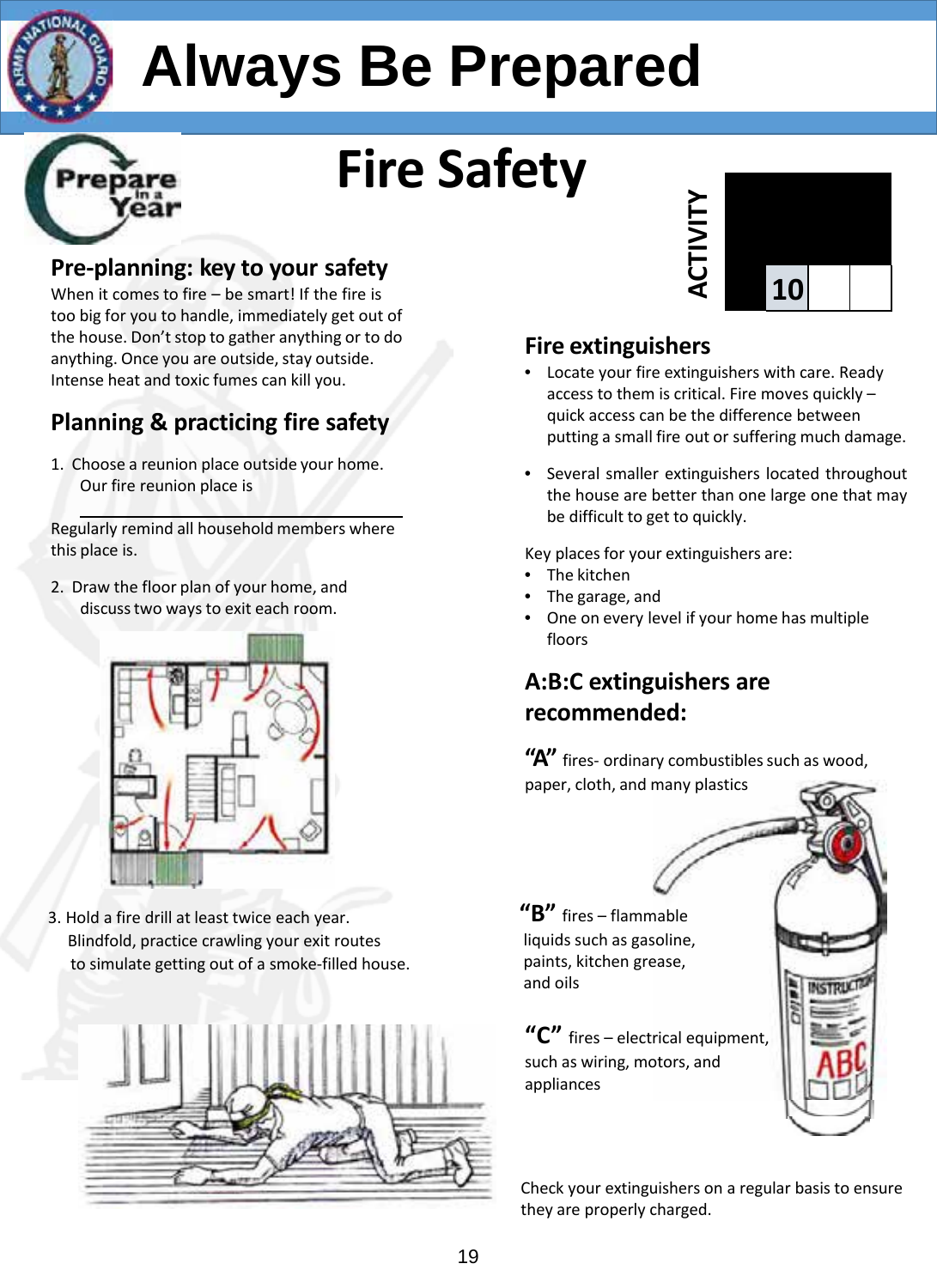

### **Using a fire extinguisher**

- Try to keep calm.
- VITAL: Keep an escape route open between you and small fire you are attempting to extinguish. If the fire is large or becomes too large, immediately get out of the house. Close the door on your way out to slow the spread of flames.
- Always point the extinguisher at the base of the fire rather than at the top of the flames.
- Remember, if the fire is too big for you to handle, immediately get yourself and your family out of the house. Don't stop to gather anything or to do anything. Seconds can make all of the differences.
- Once you are outside, stay outside. Intense heat and toxic fumes can kill you in seconds.

### **Possible fires following a disaster**

• **Natural gasfires –** First, shut off the gas.

> Second, put the fire out by using an extinguisher, dirt, or water.

### • **Electrical fires –**

First, shut off the electricity.

Second, put out the fire by using an extinguisher, dirt, or water.

CAUTION: if the electricity cannot be shut off, DO NOT use water on the fire).

### • **Oil or grease fires –**

Use baking soda, a lid, a bread board, or a fire extinguisher to smother the flames. NEVER use water on grease or an oil fire.

### **P.A.S.S. – a proven and effective system for putting out fire**



**P. Pull the pin. A. Aim at the**



**base of the fire.**





**S. Squeeze the handle**

**S. Sweep the hose side to side.**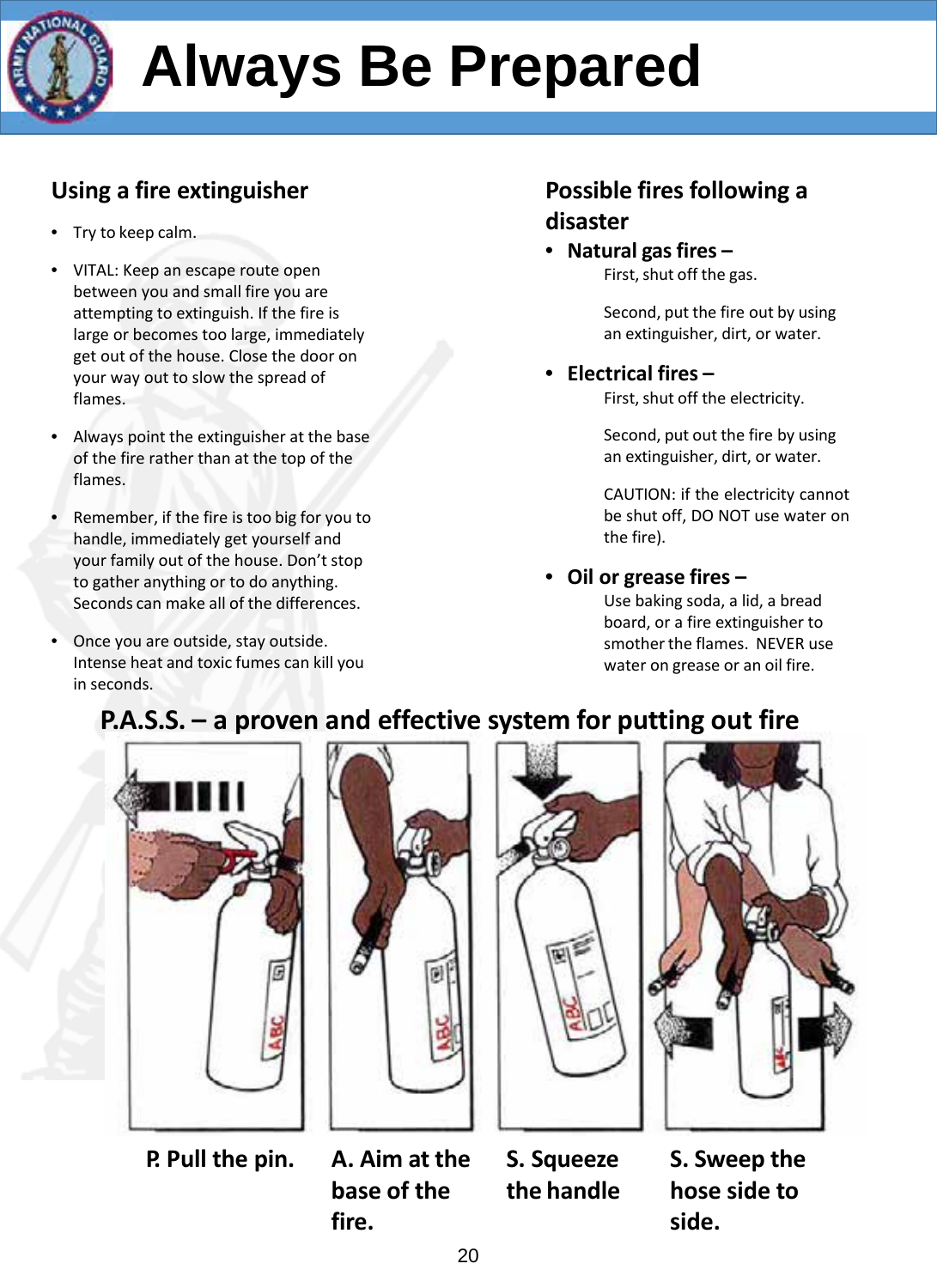

## **Sheltering in Place**



Why Your house provides a good first-layer barrier against chemical airborne agents. Additional protection is achieved by tightly sealing one room of your home that you have pre-designated and prepared.

What A safe room is one that easily and quickly can be sealed to protect from airborne agents, and that has a few supplies to get you through the hours that you will need to stay inside. All doors and windows of that room will be sealed with plastic sheeting and tape, and dampened towels or cloths will be placed under the doors. You will probably need to stay inside for several hours, but not several days. So, choose a room can accommodate your needs for several hours. A master bedroom with an attached bathroom is ideal to give access to the toilet and running water.

### **Preparing a Safe Room**

ear

- Choose one room of your home that you can tightly seal
- Purchase plastic sheeting and cloth tape or duct tape
- Pre-cut the plastic to fit all windows, vents, and doors of this room, and label each piece.
- Create a box or container to hold the pre-cut plastic, tape, and these additional supplies: a batterypowered AM / FM radio (power may be out), extra batteries, some snack foods, some water, and some towels and blankets (if this is another room other than the bedroom). Store this box in your safe room.

### **Generally**

- Shelter where you are unless directed otherwise by responses officials
- It is only natural to what to be with your loved ones, but it is safer to stay where you are. Do not attempt to get your children from school or day care.
- Typically, events of this type do not last long. The hazardous agents are moved about by air and wind, which is constantly circulating.
- In the extreme cases of contamination, breathing through a wet cloth provides additional protection.

### **If in your car**

- Tightly roll up all windows
- Shut off the motor to avoid drawing outside air in through the engine
- Turn off all heating and cooling vents
- Breathe through a dampened cloth
- Turn on the radio and listen for instructions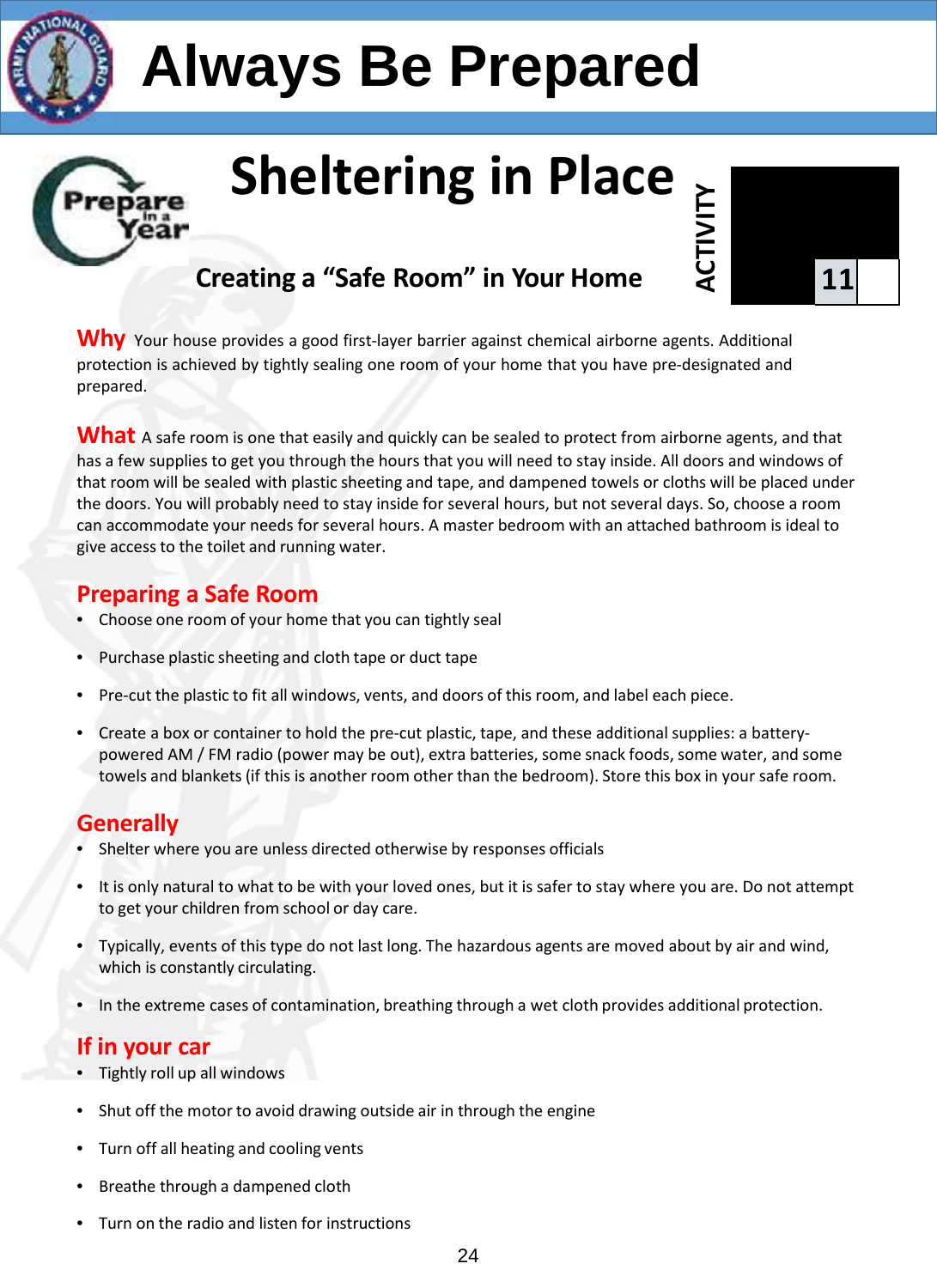

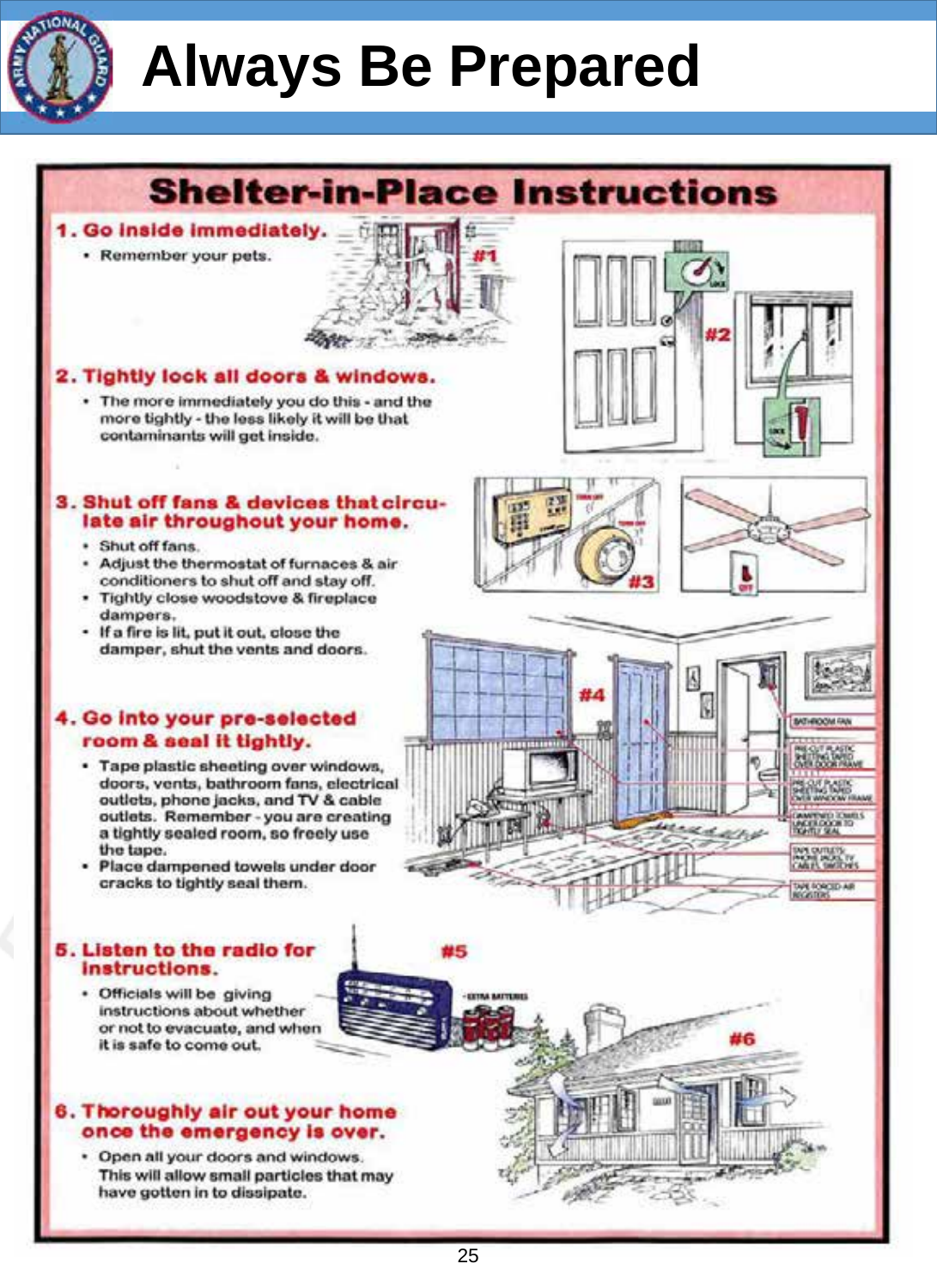

## **Home Hazard Hunt**

### **Identifying potential home hazards**

All of Michigan has the potential of being impacted by disasters. Some disasters such as earthquakes and tornados strike suddenly and without any or little warning. When they occur, they cause the undulate and shake, perhaps violently. Buildings- and their contents – are vulnerable to this rocking, rolling, and twisting. Fortunately, experts teach us how to secure homesto their foundations, and contents to wall studs.

### **30 minutes wellspent**

Take 30 minutes to walk through your home. Imagine the ground movement of a significate earthquake or a tornado. Identify potential hazards by completing this worksheet.

1. Check your water heater. Is it securely fastened to the wall studs with heavy-duty metal strapping, top and bottom.

$$
\underbrace{\hspace{2.5cm}} \text{yes} \quad \underbrace{\hspace{2.5cm}} \text{no}
$$

Does your water heater have flexible water and gas connections?

yes no

2. Tall pieces of furniture are especially vulnerable in earthquakes. Identify each bookcase, china hutch, and armoire which needs fastening.





3. Identify heavy or breakable objects on high shelves. Pay especial attention to objects with sentimental value.

(Move heavy objects that are located on high shelves to low shelves).

4. Identify computers, game stations, and televisions, and microwaves and other small appliances that need to be secured.